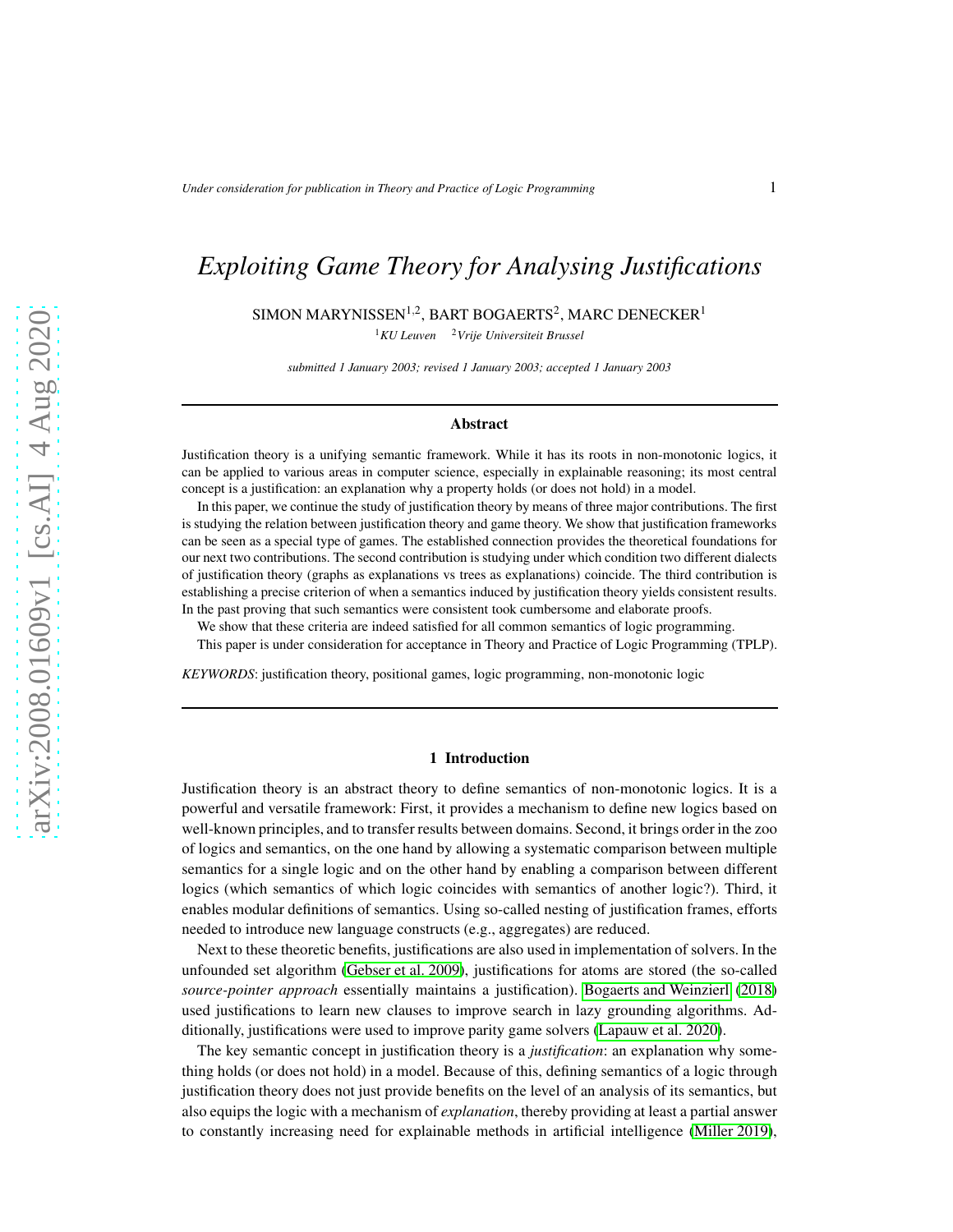which is especially important in the light of the EU General Data Protection Regulation, article 22 of which requires that all AI with an impact on human lives needs to be accountable.

Historically, justification theory was first defined in the doctoral thesis of [Denecker \(1993\)](#page-14-0) as a framework for studying semantics of logic programs. In that work, a justification is a tree where the nodes are labelled with literals. Later, Denecker et al. (2015) developed a more general theory, aiming to also capture other knowledge representation formalisms. One notable difference with the early work was that justifications were no longer formalised as a tree, but as a graph. While it is known that for the major semantics of logic programming, these two concepts coincide, in the sense that they induce the same semantics, in general very little is known about the relation between tree-like and graph-like justifications; one of the goals of this paper is to bridge that gap.

One benefit of justification theory is that it provides a lot of freedom to create new semantics by means of so-called *branch evaluations*. However, as we show in this paper, not all branch evaluations lead to a well-defined semantics. Showing well-definedness can be an intricate job (Marynissen et al. 2018) and until now no techniques have been developed to do this in a systematic way. We show that this issue closely relates to the coincidence of graph-like and tree-like justifications and provide relatively easy to verify criteria that guarantee that a finite justification framework is well-behaved. Our results build on existing work in the context of antagonistic games over graphs (Gimbert and Zielonka 2005): we establish a connection between justification theory and game theory, and exploit it to transfer existing results on antagonistic games over graphs to justification theory. The main contributions of this paper are as follows:

- We present graph-based and tree-based justifications in a uniform way, thus enabling an in-depth study of their relationship.
- We show that justifications induce games in the sense of Gimbert and Zielonka (2005), thereby bridging a gap between non-monotonic reasoning and game theory.
- Inspired by Gimbert and Zielonka (2005), we develop two criteria for branch evaluations, namely monotonicity and selectivity, and we show for branch evaluations satisfying these conditions in *finite* justification systems, graph-based justifications are well-behaved. While this means that our results do not apply, e.g., to infinitary semantics, for practical applications finiteness is not a major limitation.
- Additionally, we show that whenever graph-based justifications are well-behaved, then graph-based and tree-based justifications are equally powerful.
- Finally, we show that all branch evaluations corresponding to major semantics of logic programming are indeed selective and monotone.

As a consequence, with our results, proving that a branch evaluation induces well-behaved graph-based justifications is much easier: all that is needed is to show that it is monotone and selective. This is in shrill contrast with the proofs of well-behavedness of Marynissen et al. (2018) and [Denecker \(1993\)](#page-14-0), which span at least a couple of pages for each semantics. The proof of Proposition [6.6,](#page-12-0) on the other hand, is much simpler and shorter.

## 2 Justification systems

In this section we introduce justification theory for three-valued logics. Marynissen et al. (2018) used four-valued logics but the benefit of that still needs to be researched. The formalisation we present here is the first in which graph-like and tree-like justifications are unified in a single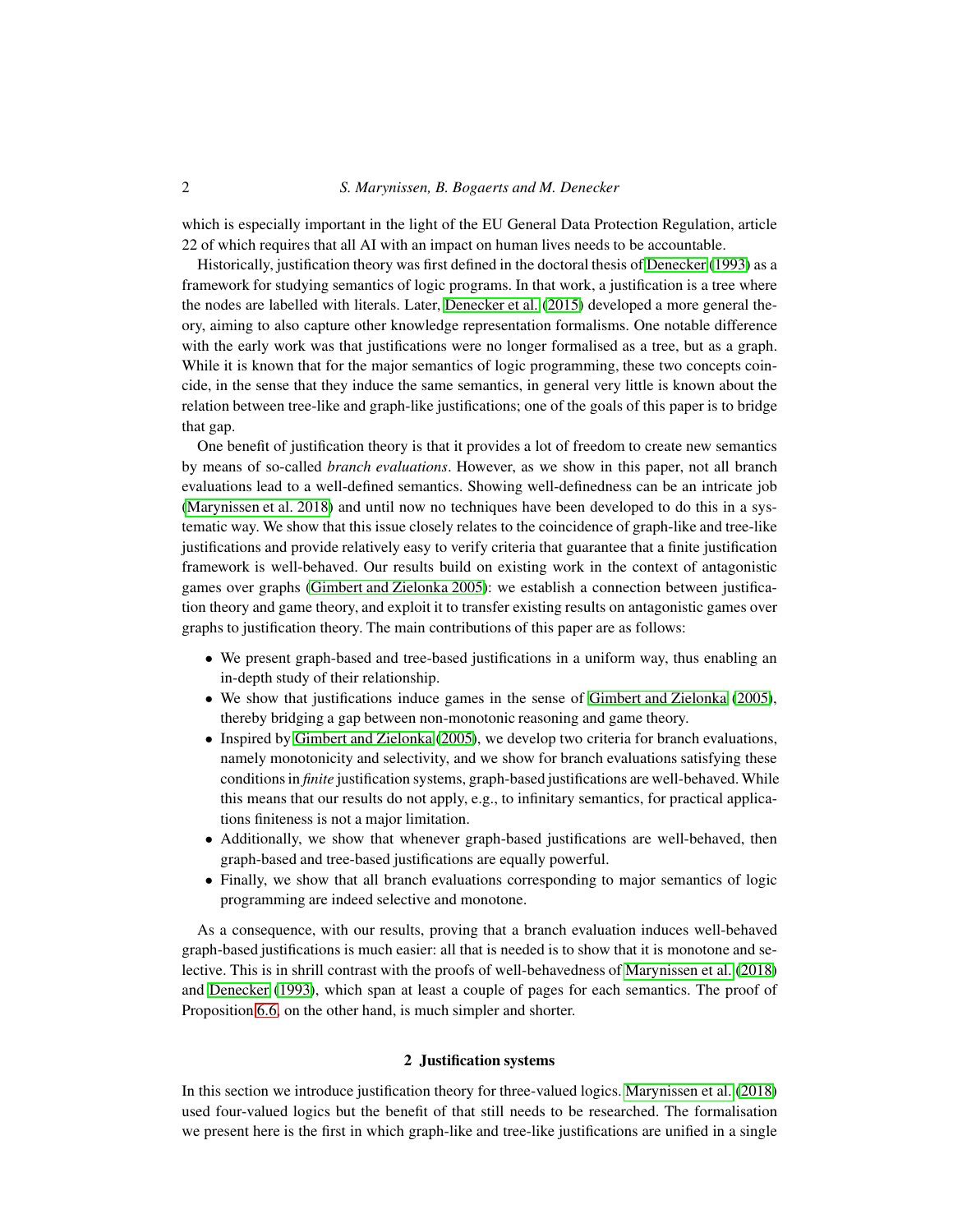theory, thereby facilitating a study of the relationship between them. In the rest of this paper, let F be a set, referred to as a *fact space*, such that  $\mathcal{L} = \{\mathbf{t}, \mathbf{f}, \mathbf{u}\} \subseteq \mathcal{F}$ , where **t**, **f** and **u** have the respective meaning *true*, *false*, and *unknown*. The elements of  $F$  are called *facts*. The set  $\mathcal{L}$ behaves as the three-valued logic with truth order  $f \leq t$  **u**  $\leq t$ . We assume that F is equipped with an involution  $\sim$  :  $\mathcal{F} \to \mathcal{F}$  (i.e. a bijection that is its own inverse) such that  $\sim$ t = f,  $\sim$ u = u, and  $\sim x \neq x$  for all  $x \neq u$ . For any fact *x*,  $\sim x$  is called the *complement* of *x*. An example of a fact space is the set of literals over a propositional vocabulary  $\Sigma$  extended with  $\mathcal L$  where  $\sim$  maps a literal to its negation. For any set *A* we define ∼*A* to be the set of elements of the form ∼*a* for *a* ∈ *A*. We distinguish two types of facts: *defined* and *open* facts. The former are accompanied by a set of rules that determine their truth value. The truth value of the latter is not governed by the rule system but comes from an external source or is fixed (as is the case for logical facts).

#### *Definition 2.1*

A *justification frame JF* is a tuple  $\langle F, F_d, R \rangle$  such that

- $\mathcal{F}_d$  is a subset of  $\mathcal F$  closed under  $\sim$ , i.e.  $\sim \mathcal{F}_d = \mathcal{F}_d$ ; facts in  $\mathcal F_d$  are called *defined*;
- no logical fact is defined:  $\mathcal{L} \cap \mathcal{F}_d = \emptyset$ ;
- $R \subseteq \mathcal{F}_d \times 2^{\mathcal{F}}$ ;
- for each  $x \in \mathcal{F}_d$ ,  $(x, \emptyset) \notin R$  and there is an element  $(x, A) \in R$  for  $\emptyset \neq A \subseteq \mathcal{F}$ .

The set of *open* facts is denoted as  $\mathcal{F}_o := \mathcal{F} \setminus \mathcal{F}_d$ . An element  $(x, A) \in R$  is called a *rule* with *head x* and *body* (or *case*) *A*. The set of cases of *x* in  $J\mathcal{F}$  is denoted as  $J\mathcal{F}(x)$ . Rules  $(x, A) \in R$  are denoted as  $x \leftarrow A$  and if  $A = \{y_1, \ldots, y_n\}$ , we often write  $x \leftarrow y_1, \ldots, y_n$ .

Logic programming rules can easily be transfered to rules in a justification frame. However, in logic programming, only rules for positive facts are given; never for negative facts. Hence, in order to apply justification theory to logic programming, a mechanism for deriving rules for negative literals is needed as well. For this, a technique called *complementation* was invented; it is a generic mechanism that allows turning a set of rules for *x* into a set of rules for ∼*x*.

Before defining complementation, we first define *selection functions*for *x*. A selection function for *x* is a mapping *s*:  $\mathcal{JF}(x) \to \mathcal{F}$  such that  $s(A) \in A$  for all rules of the form  $x \leftarrow A$ . Intuitively, a selection function chooses an element from the body of each rule of *x*. For a selection function *s*, the set  $\{s(A) | A \in \mathcal{JF}(x)\}$  is denoted by Im(*s*).

#### *Definition 2.2*

Given a set of rules *R*. We define  $R^*$  to be the set of elements of the form  $\sim x \leftarrow \sim Im(s)$  for  $x \in \mathcal{F}_d$ that has rules in *R* and *s* a selection function for *x*. The *complementation* of  $J\mathcal{F}$  is defined as hF,F*d*,*R*∪*R* ∗ i. A justification frame JF is *complementary* if it is fixed under complementation.

In case of logic programming where only rules for positive facts are given, we can construct a complementary justification frame that is "equivalent" by first taking the complementation and then adding rules of the form  $x \leftarrow A'$  if there is a rule  $x \leftarrow A \in R$  with  $A \subseteq A' \subseteq \mathcal{F}$ . If a logic program is finite, then so is this complementary justification frame. Remark that complementarity is a natural property that is satisfied in all practical applications of justification theory. This is because in all practical applications you start with rules for only of the polarities, and apply complementation to this set of rules.

#### *Definition 2.3*

A *directed labelled graph* is a quadruple  $(N, L, E, \ell)$  where N is a set of nodes, L is a set of labels,  $E \subseteq N \times N$  is the set of edges, and  $\ell: N \to L$  is a function called the labelling. An *internal* node is a node without outgoing edges.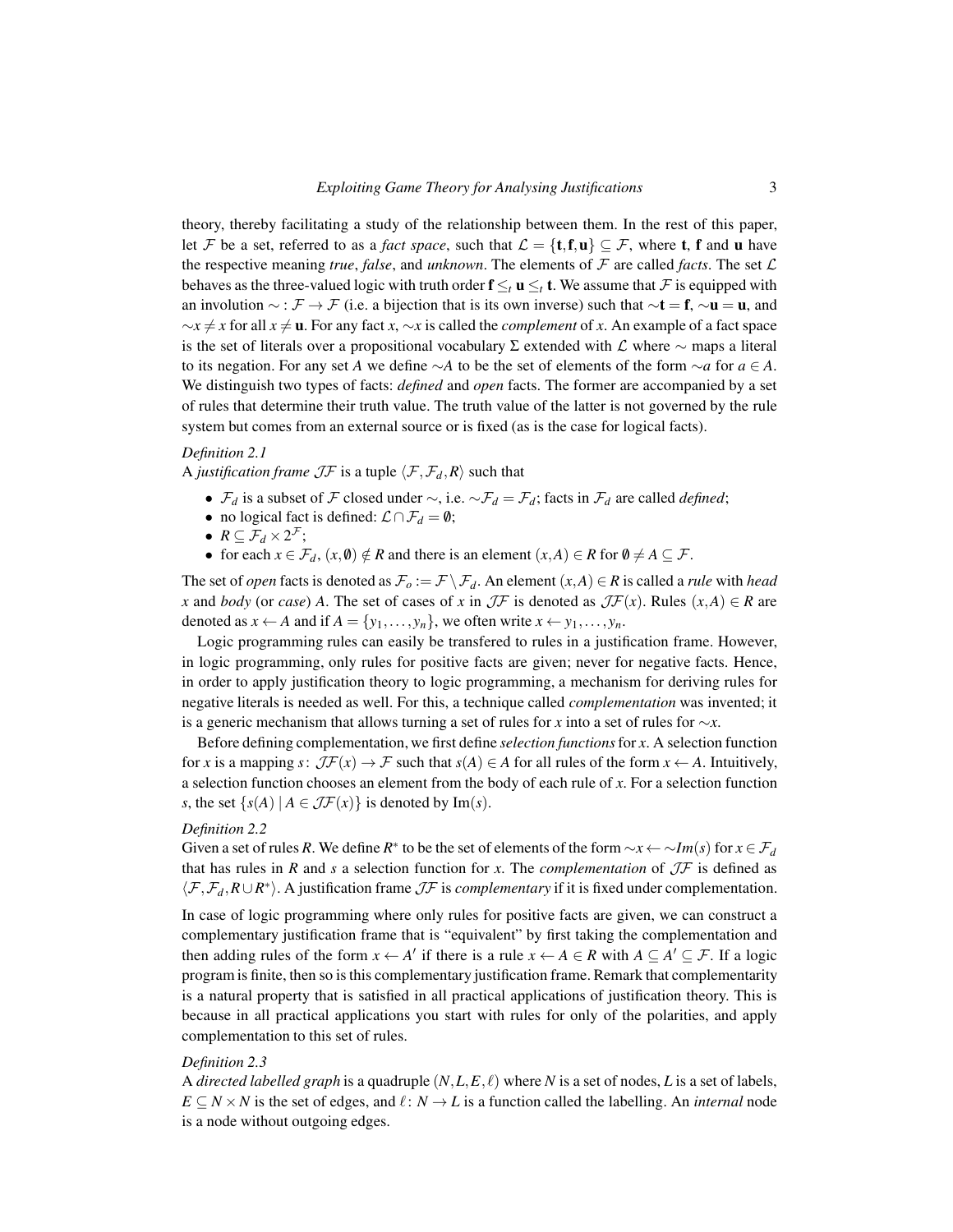## *Definition 2.4*

Let  $J\mathcal{F} = \langle \mathcal{F}, \mathcal{F}_d, R \rangle$  be a justification frame. A *graph-like justification J* in  $J\mathcal{F}$  is a directed labelled graph  $(N, \mathcal{F}_d, E, \ell)$  such that

- for every internal node  $n \in N$  it holds that  $\ell(n) \leftarrow {\ell(m) | (n,m) \in E} \in R$ ;
- no two nodes have the same label, i.e.,  $\ell$  is injective.

A *tree-like justification* J in  $J\mathcal{F}$  is a directed labelled graph  $(N, \mathcal{F}_d, E, \ell)$  such that

- the underlying undirected graph is a forest, i.e., is acyclic;
- for every internal node  $n \in N$  it holds that  $\ell(n) \leftarrow {\ell(m) | (n,m) \in E} \in R$ .

We write  $\mathfrak{J}_g(x)$  (resp.  $\mathfrak{J}_t(x)$ ) to denote the set of graph-like (resp. tree-like) justifications that have a node labelled *x*. Whenever we say "justification" it can be either a graph-like or a tree-like.

#### *Definition 2.5*

A justification is *locally complete* if it has no leaves with label in  $\mathcal{F}_d$ , and it is *connected* if the underlying undirected graph is connected. We call  $x \in \mathcal{F}_d$  a *root* of a justification *J* if there is a node *n* labelled *x* such that every node is reachable from *n* in *J*.

#### *Definition 2.6*

Let  $J\mathcal{F}$  be a justification frame. A  $J\mathcal{F}$ -*branch* is either an infinite sequence in  $\mathcal{F}_d$  or a finite non-empty sequence in  $\mathcal{F}_d$  followed by an element in  $\mathcal{F}_o$ . For a justification *J* in  $\mathcal{J}\mathcal{F}$ , a *J*-*branch* starting in  $x \in \mathcal{F}_d$  is a path in *J* starting in *x* that is either infinite or ends in a leaf of *J*. We write  $B_J(x)$  to denote the set of *J*-branches starting in *x*.

Not all *J*-branches are  $J\mathcal{F}$ -branches since they can end in nodes with a defined fact as label. However, if *J* is locally complete, any *J*-branch is also a  $\mathcal{J}F$ -branch.

We denote a branch **b** as  $\mathbf{b}$  :  $x_0 \to x_1 \to \cdots$  and define  $\sim \mathbf{b}$  as  $\sim x_0 \to \sim x_1 \to \cdots$ .

### *Definition 2.7*

A *branch evaluation* B is a mapping that maps any  $J\mathcal{F}$ -branch to an element in  $\mathcal F$  for all justification frames JF. A branch evaluations B is *consistent* if  $\mathcal{B}(\sim \mathbf{b}) = \sim \mathcal{B}(\mathbf{b})$  for any branch **b.** A justification frame  $J\mathcal{F}$  together with a branch evaluation B form a *justification system*  $JS$ , which is presented as a quadruple  $\langle F, F_d, R, B \rangle$ .

We now define some branch evaluations that induce semantics (as shown later) corresponding to the equally named semantics of logic programs.

#### *Definition 2.8*

The *supported* (completion) branch evaluation  $B_{\rm sp}$  maps  $x_0 \rightarrow x_1 \rightarrow \cdots$  to  $x_1$ . The *Kripke-Kleene* branch evaluation  $\mathcal{B}_{KK}$  maps finite branches to their last element and infinite branches to **u**.

This definition is similar to the one of Denecker et al. (2015), except that they define  $B_{\rm SD}$  to map finite branches to their last element. Our definition is closer to the intuitions behind completion semantics, which compares the value of rule bodies with the value of its head. However, the induced semantics are the same and it is not difficult to see that all good properties of  $\mathcal{B}_{\text{sp}}$  we prove (monotonicity and selectivity) also hold for the definition of Denecker et al. (2015).

#### *Definition 2.9*

A *(three-valued) interpretation* of F is a function  $\mathcal{I}: \mathcal{F} \to \mathcal{L}$  such that  $\mathcal{I}(\sim x) = \sim \mathcal{I}(x)$  and  $\mathcal{I}(\ell) = \ell$  for all  $\ell \in \mathcal{L}$ . The set of interpretations of F is denoted by  $\mathfrak{I}_{\mathcal{F}}$ .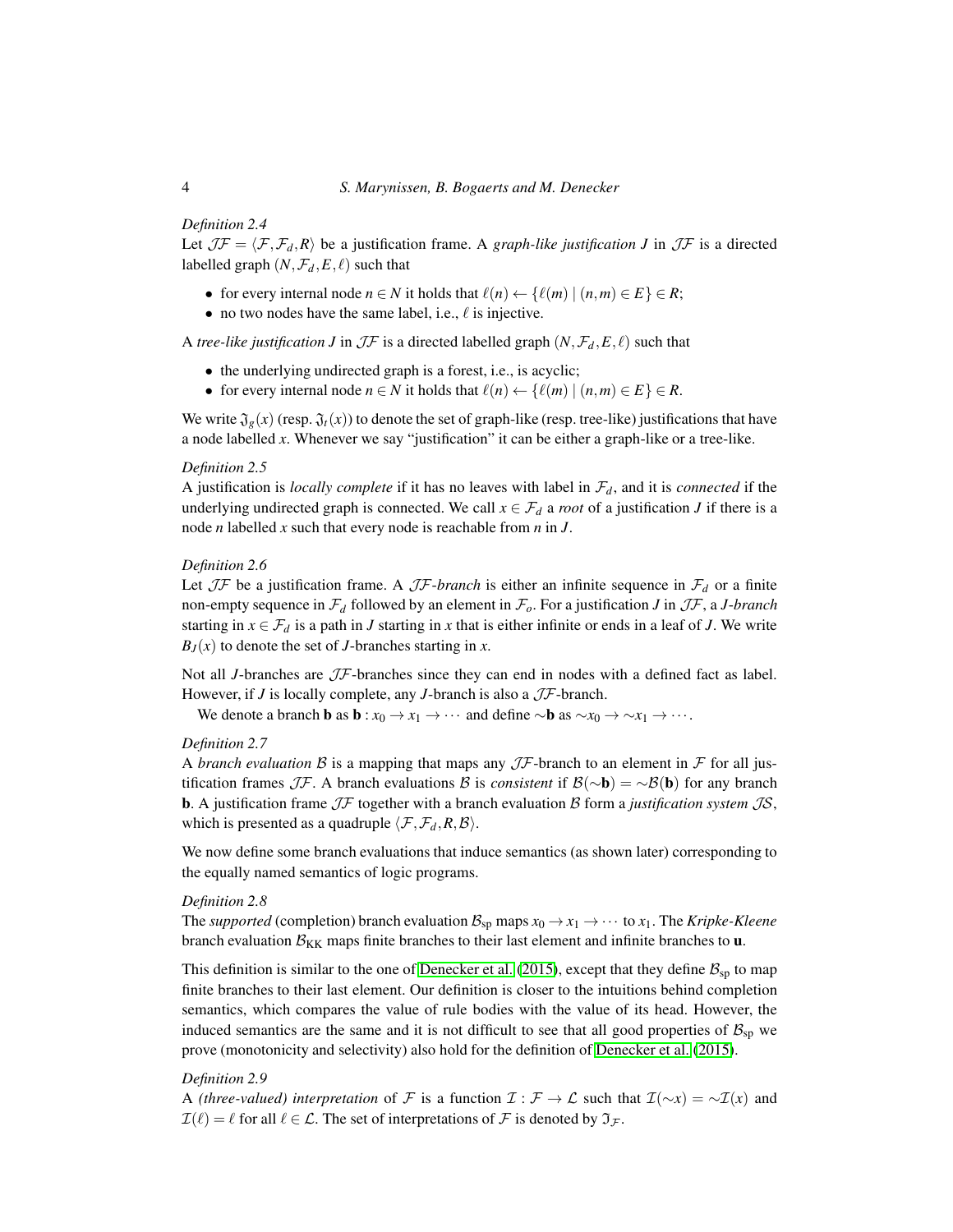## *Definition 2.10*

Let  $J\mathcal{S} = \langle \mathcal{F}, \mathcal{F}_d, R, \mathcal{B} \rangle$  be a justification system, I an interpretation of F, and *J* a locally complete graph-like (respectively tree-like) justification in  $\mathcal{IS}$ . Let  $x \in \mathcal{F}_d$  be a label of a node in *J*. The *value* of  $x \in \mathcal{F}_d$  by *J* under *I* is defined as  $val(J, x, \mathcal{I}) = \bigwedge_{\mathbf{b} \in B_J(x)} \mathcal{I}(\mathcal{B}(\mathbf{b}))$ , where  $\bigwedge$  is the greatest lower bound with respect to  $\leq_t$ .

The *graph-like supported value* of  $x \in \mathcal{F}$  in JS under *I* is defined as

$$
SV_g(x,\mathcal{I}) = \bigvee_{J \in \mathfrak{J}_g(x)} \operatorname{val}(J,x,\mathcal{I}) \text{ for } x \in \mathcal{F}_d \qquad SV_g(x,\mathcal{I}) = \mathcal{I}(x) \text{ for } x \in \mathcal{F}_o.
$$

Likewise, the *tree-like supported value* of  $x \in \mathcal{F}$  in  $\mathcal{J}\mathcal{S}$  under  $\mathcal{I}$  is defined as

$$
SV_t(x,\mathcal{I}) = \bigvee_{J \in \mathfrak{J}_t(x)} \operatorname{val}(J,x,\mathcal{I}) \text{ for } x \in \mathcal{F}_d \qquad SV_g(x,\mathcal{I}) = \mathcal{I}(x) \text{ for } x \in \mathcal{F}_o.
$$

The following proposition shows that for determining the supported value of *x* it suffices to look at justifications that are connected and that have *x* as a root. This is also the reason why tree-like justifications are not called forest-like justifications.

#### <span id="page-4-0"></span>*Proposition 2.11*

For any locally complete graph-like (respectively tree-like) justification *J* and  $x \in \mathcal{F}_d$  a label of an internal node, there is a connected and locally complete graph-like (respectively tree-like) justification *J'* such that *x* is a root of *J'* and val $(J, x, \mathcal{I}) \leq_t \text{val}(J', x, \mathcal{I})$  for all interpretations  $\mathcal{I}$ .

In many logical frameworks, there is an asymmetry between positive and negative literals. Consider for instance stable semantics of logic programs (Gelfond and Lifschitz 1988). There, the default value for atoms is false; as such, the default value for its negation is true. Thus, the set of defined literals is divided into two parts, those that are default and those that are not (sometimes called *deviant*).This idea is generalised to justification theory in signed justification frames.

### *Definition 2.12*

Let  $J\mathcal{F}$  be a justification frame. A *sign function* on  $J\mathcal{F}$  is a map sgn :  $\mathcal{F}_d \to \{-, +\}$  such that  $sgn(x) \neq sgn(\sim x)$  for all  $x \in \mathcal{F}_d$ . We denote  $\mathcal{F}_- \coloneqq sgn^{-1}(\{-\})$  and  $\mathcal{F}_+ \coloneqq sgn^{-1}(\{+\})$ .

From now on, we fix a sign function on  $J\mathcal{F}$ . We say that an infinite branch has a positive (respectively negative) tail if from some point onwards all elements are in  $\mathcal{F}_+$  (respectively  $\mathcal{F}_-$ ).

## *Definition 2.13*

The *well-founded* branch evaluation  $B_{\rm wf}$  maps finite branches to their last element. It maps infinite branches to t if they have a negative tail, to f if they have a positive tail and to u otherwise.

The *stable* (answer set) branch evaluation  $B_{st}$  maps a branch  $x_0 \to x_1 \to \cdots$  to the first element that has a different sign than  $x_0$  if it exists; otherwise **b** is mapped to  $B_{\rm wf}(\mathbf{b})$ .

In the next section we discuss how justification systems induce semantics. For the case of logic programs, the semantics induced by the well-founded branch evaluation coincides with the wellfounded semantics [\(Van Gelder et al. 1991\)](#page-14-1) and the one induced by the stable branch evaluation coincides with the stable semantics (Gelfond and Lifschitz 1988).

#### 3 Research questions

A semantics using justification theory is defined as follows: an interpretation  $\mathcal I$  is a "model" according a justification system if the supported value of each fact is equal to its value in  $\mathcal{I}$ , i.e.,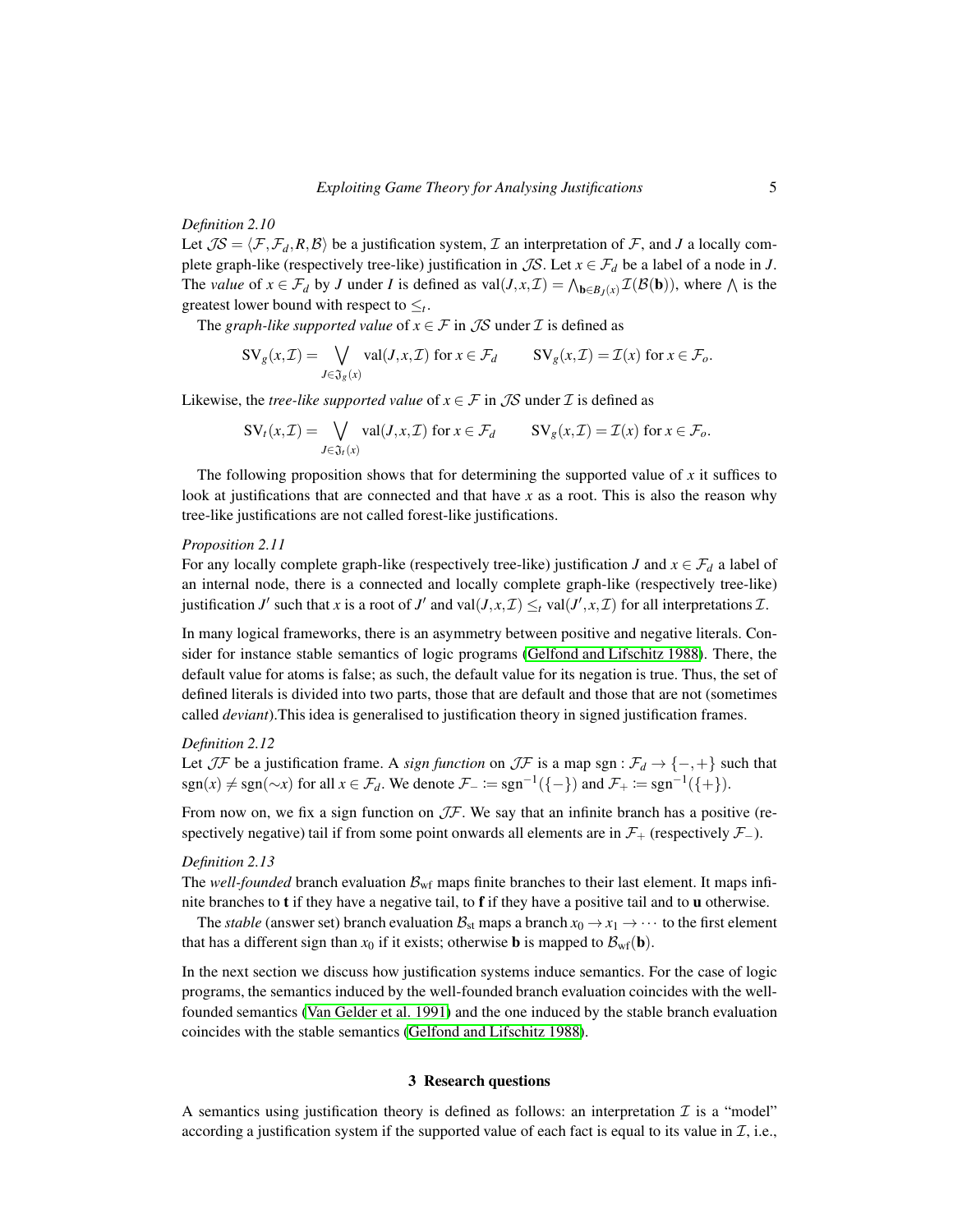if  $SV_g(x, \mathcal{I}) = \mathcal{I}(x)$  for each  $x \in \mathcal{F}_d$ . Given such a model, a justification with the best (largest with respect to  $\leq_t$ ) value of *x* constitutes an explanation why *x* has its particular value.

In many logics, including logic programming, there is an asymmetry between the defined facts by focusing either only on the positive or only on the negative facts. At the level of the justification frame, this asymmetry is resolved by *complementation*. At the semantic level, such logics also only focus on the value assigned to facts of certain polarity (most often, positive facts, i.e., atoms). This induces the following question: "a justification for  $x$  with value  $t$  can be seen as an explanation of why  $x$  is true; but which semantic structure can explain why  $x$  is false?" From the definition of supported value, it can be seen that *x* is false if *there are no justifications* with a better value for *x*. The question that then remains is: how to show that there are no better justifications for *x*. The most obvious solution is considering a justification of ∼*x*. Indeed: intuitively, an explanation why the negation of  $x$  is true should explain why  $x$  is false. However, this method implicitly assumes that  $SV(\sim x,\mathcal{I}) = \sim SV(x,\mathcal{I})$ , a property which was called the *consistency property* by Marynissen et al. (2018). Consistency is a reasonable assumption that, unfortunately, is not always satisfied, not even for complementary justification systems.

For the most common branch evaluations in logic programming (completion, Kripke-Kleene, well-founded, and stable), consistency has been shown in the context of graph-like justifications by Marynissen et al. (2018) and in the context of tree-like justifications by [Denecker](#page-14-0) [\(1993\)](#page-14-0). However, these proofs are often very intricate, consist of many pages and there are currently no insights about *under which conditions on a branch evaluation* consistency is guaranteed.

**Research question 1:** under which conditions on branch evaluations is the consistency property satisfied (i.e., is  $SV(\sim x, \mathcal{I}) = \sim SV(x, \mathcal{I})$  for each *x* and  $\mathcal{I}$ )?

Next to guaranteeing the ability to explain falsity of atoms similar to truth, consistency brings another advantage: in case of consistency of graph-like (respectively tree-like) justifications, a justification system induces an operator (the support operator)

$$
\mathcal{S}_{\mathcal{J}\mathcal{S}}^g : \Im_{\mathcal{F}} \to \Im_{\mathcal{F}} : \mathcal{I} \mapsto \mathrm{SV}_g(\cdot, \mathcal{I}), \text{ respectively}
$$
  

$$
\mathcal{S}_{\mathcal{J}\mathcal{S}}^t : \Im_{\mathcal{F}} \to \Im_{\mathcal{F}} : \mathcal{I} \mapsto \mathrm{SV}_t(\cdot, \mathcal{I}).
$$

In case of non-consistency, the function  $SV_g(\cdot, \mathcal{I})$  does not necessarily define an interpretation. Having such an operator defined allows bridging a gap towards operator-based studies of semantics, such as done, e.g., in approximation fixpoint theory [\(Denecker et al. 2000\)](#page-14-2).

<span id="page-5-0"></span>We now define a branch evaluation that illustrates that consistency is not always guaranteed.

*Definition 3.1*

For a signed justification frame  $J\mathcal{F} = \langle \mathcal{F}, \mathcal{F}_d, R \rangle$ , we define the branch evaluation  $\mathcal{B}_{ex}$  as follows:

- $\mathcal{B}_{\text{ex}}(x_0 \to x_1 \to \cdots \to x_n) = x_n;$
- Bex(*x*<sup>0</sup> → *x*<sup>1</sup> → ···) = f if ∃*i*<sup>0</sup> ∈ N : ∀*i*, *j* > *i*<sup>0</sup> : *x<sup>i</sup>* ∈ F<sup>+</sup> and if *x<sup>i</sup>* = *x<sup>j</sup>* , then *xi*+<sup>1</sup> = *xj*+1;
- Bex(*x*<sup>0</sup> → *x*<sup>1</sup> → ···) = t if ∃*i*<sup>0</sup> ∈ N : ∀*i*, *j* > *i*<sup>0</sup> : *x<sup>i</sup>* ∈ F<sup>−</sup> and if *x<sup>i</sup>* = *x<sup>j</sup>* , then *xi*+<sup>1</sup> = *xj*+1;
- <span id="page-5-1"></span>•  $\mathcal{B}_{\text{ex}}(x_0 \to x_1 \to \cdots) = \mathbf{u}$  otherwise.

### *Example 3.2*

Take  $\mathcal{F}_d = \{a, \sim a, b, \sim b, c, \sim c\}$  and  $\mathcal{F}_o = \mathcal{L}, \mathcal{F}_+ = \{a, b, c\}$ , and  $\mathcal{F}_- = \{\sim a, \sim b, \sim c\}$ . The set of rules is the complementation of  ${a \leftarrow b; a \leftarrow c; b \leftarrow a; c \leftarrow a}$ . Under the branch evaluation  $B_{ex}$ , we have that  $SV_g(a,\mathcal{I}) = \mathbf{f}$ , while  $SV_g(\sim a,\mathcal{I}) = \mathbf{u}$  for any interpretation  $\mathcal{I}$  of  $\mathcal{F}$ , i.e., the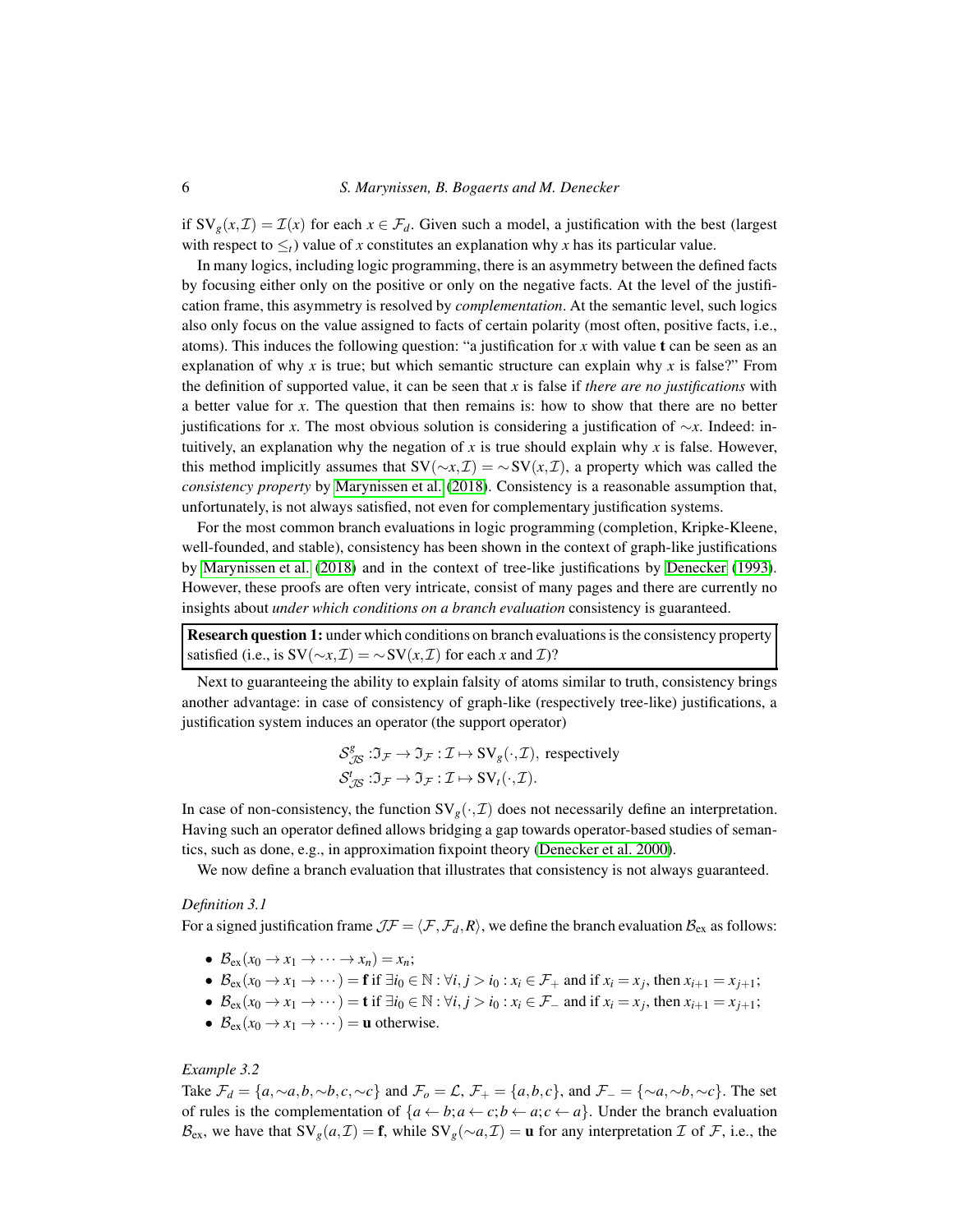consistency property is not satisfied here. This can easily be checked by noting that the only connected graph-like justifications with *a* or ∼*a* as root are the following

*a* <u>c</u> *b a* <del>c</del> *c* ∼*b* ∼*a* ∼*a* ∼*c* ∼*c* 

Additionally, it can also be seen that  $SV_t(a,\mathcal{I}) = \mathbf{u}$  and  $SV_t(\sim a,\mathcal{I}) = \mathbf{u}$  for each interpretation  $I$ , and thus that the graph-like supported value can differ from the tree-like supported value. A tree-like justification *J* with val $(J, a, \mathcal{I}) = \mathbf{u}$  is given below:

$$
a \longrightarrow b \longrightarrow a \longrightarrow c \longrightarrow a \longrightarrow b \longrightarrow a \longrightarrow c \longrightarrow \cdots
$$

A tree-like justification *J* with val(*J*,∼*a*, $\mathcal{I}$ ) = **u** is given by the tree unfolding of the graph-like justification for ∼*a* with value u.

This example immediately brings us to the second research question, namely the relation between graph-like and tree-like justifications.

Research question 2: under which conditions on branch evaluations do the graph-like and the tree-like supported value coincide (i.e., is  $SV_t(x, \mathcal{I}) = SV_g(x, \mathcal{I})$  for each *x* and  $\mathcal{I}$ )?

Resolving this question is important from a practical perspective, e.g., for justification-based algorithms. Indeed, tree-like justifications tend to be infinitely large when recursion is present. Graph-like justifications on the other hand, can easily be maintained. It is easy to see that tree-like justifications are at least as powerful as graph-like justifications.

#### *Proposition 3.3*

For any  $x \in \mathcal{F}_d$  and interpretation  $\mathcal{I}$ , it holds that  $SV_g(x, \mathcal{I}) \leq_t SV_t(x, \mathcal{I})$ .

The fact that the branch evaluation from Definition [3.1](#page-5-0) serves as a counterexample for both research questions is not a coincidence: these questions are closely related. We will show (Theorem [5.14\)](#page-10-0) that under very unrestrictive conditions, if graph-like justifications are consistent, then treelike justifications give the same result as graph-like justifications, and thus are also consistent.

As a technical means to answer these questions, we use game theory: we will show that justification systems induce a game in the sense of (Gimbert and Zielonka 2005) and that coincidence of graph-like and tree-like justifications is inherently tied to the existence of optimal positional strategies in the induced game. Before doing so, we introduce some preliminaries on games.

## <span id="page-6-0"></span>4 Games

We now define antagonistic games over graphs (Gimbert and Zielonka 2005). Our formalisation slightly differs from the one of Gimbert and Zielonka, but the differences are minor. Intuitively a game unfolds as follows: There are two players T and F, with opposite interests. Let *G* be a graph in which each vertex is owned either by  $T$ , or by  $F$ . Initially, a stone is placed on some vertex in *G*. At each step, the player owning the vertex with the stone moves the stone along an outgoing edge. The players interact in this way ad infinitum or until the stone is on a vertex without outgoing edges.

#### *Definition 4.1*

A *game graph* is a quadruple  $G = (S, S_T, S_F, E)$  where  $S_T$  and  $S_F$  form a partition of the set of states *S*, and  $E \subseteq S \times S$ . For a transition  $e = (s,t) \in E$ , the states *s* and *t* are respectively called the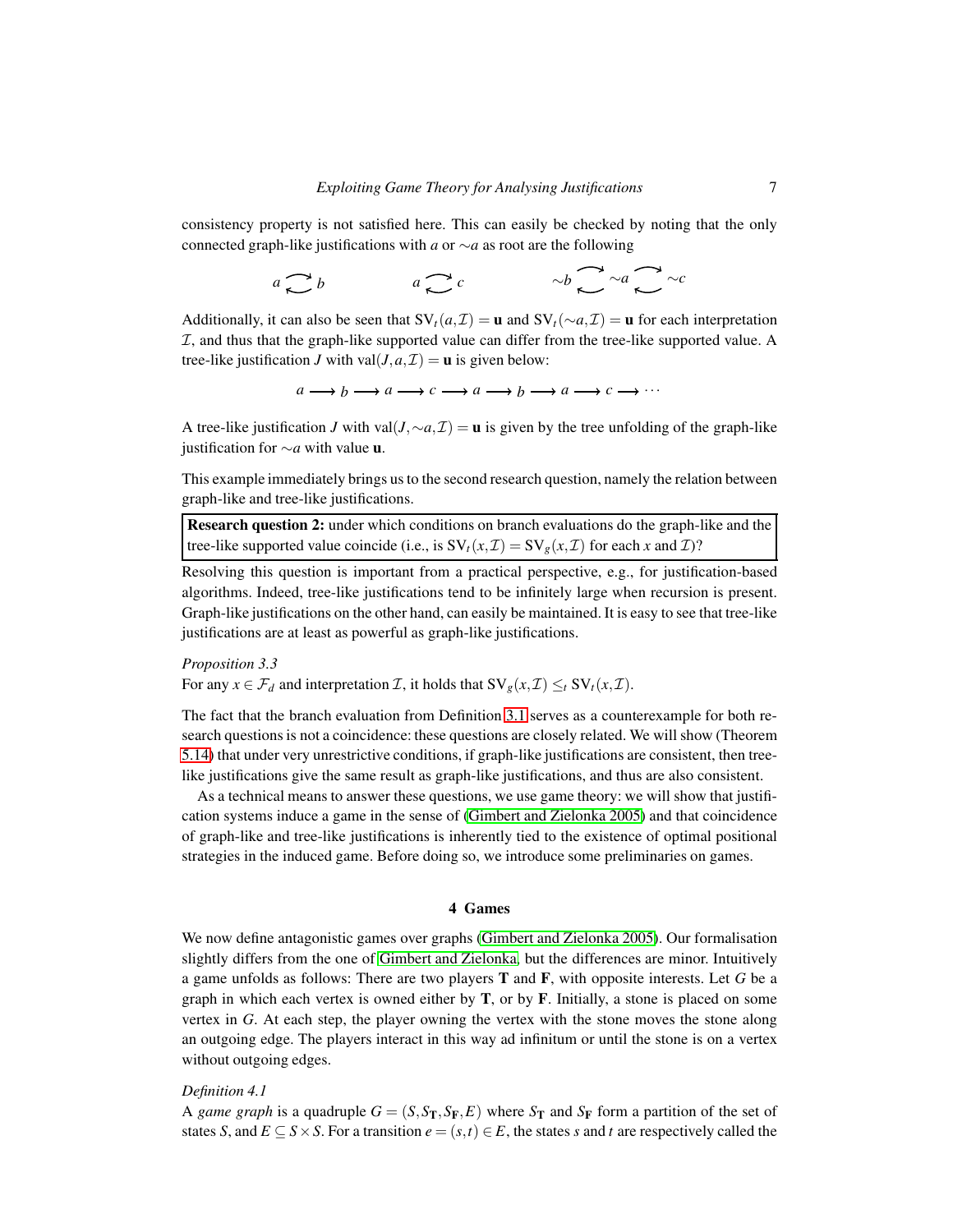source and target of *e* (denoted source(*e*) and target(*e*)). For a state  $s \in S$ , *sE* is the set of outgoing edges from *s*. A *path* in *G* is a non-empty finite or infinite sequence of states  $p = s_0 s_1 s_2 ...$  such that for all  $i \geq 0$ ,  $(s_i, s_{i+1}) \in E$ . We define source(*p*) to be equal to  $s_0$ . If *p* is finite, then target(*p*) is the last state of *p*. If a path consists of a single state *s*, we call it *empty*. We denote the empty path in *s* by <sup>λ</sup>*<sup>s</sup>* . The set of finite paths in *G* (including the empty paths) is denoted by Path*G*.

## *Definition 4.2*

Let *G* be a game graph. A *play* in *G* is either an infinite path in *G* or a finite path in *G* that ends in a state without outgoing edges. The set of plays in *G* is denoted by Play*G*.

In its most general form, games of this form do not have a winner, but instead, each player has a preference relation indicating which plays they prefer over others.

### *Definition 4.3*

Let *G* be a game graph. A *preference relation* for a player *P* is a total preorder (i.e., a reflexive and transitive relation such that for all plays *p* and *q*,  $p \sqsubseteq_{P} q$  or  $q \sqsubseteq_{P} p$  holds) over Play<sub>*G*</sub>. A *game* is a tuple  $G = (G, \subseteq_T)$ , where G is a game graph and  $\sqsubseteq_T$  is a preference relation for **T**. We define  $\sqsubseteq_F$  to be the inverse relation of  $\sqsubseteq_T$ .

Intuitively, if  $p \sqsubseteq_P q$ , then the player *P* prefers the play *q* at least as much as *p*. If both  $p \sqsubseteq_P q$ and *q*  $\sqsubseteq$ *P p* hold, then we say that *p* and *q* are equivalent with respect to  $\sqsubseteq$ *P*.

When playing, players usually follow some strategy. In this paper we are interested in two types of strategies: *general* and *positional* strategies. Intuitively, the former can take into account the entire play history to determine a move, while the latter only depends on the current state.

#### *Definition 4.4*

Let  $G = (S, S_T, S_F, E)$  be a game graph. A *general strategy* for a player P in G is a function  $\sigma_P$ : { $p \in \text{Path}_G$  | target( $p$ )  $\in$  *S* $_P$ }  $\to$  *E* such that  $\sigma_P(p) \in \text{target}(p)E$ . The set of general strategies for player *P* is denoted by  $\mathfrak{S}_g(P)$ . A *positional (or memoryless) strategy* for a player *P* in *G* is a mapping  $\sigma_P : S_P \to E$  such that  $\sigma_P(s) \in sE$  for all  $s \in S_P$ . The set of positional strategies for *P* is denoted by  $\mathfrak{S}_p(P)$ .

We can embed  $\mathfrak{S}_p(P)$  into  $\mathfrak{S}_g(P)$  by mapping a positional strategy  $\sigma$  to a general strategy that maps *s*<sub>0</sub> ... *s*<sub>*n*</sub> to  $\sigma$ (*s*<sub>*n*</sub>). Slightly abusing notation, we thus have that  $\mathfrak{S}_p(P) \subseteq \mathfrak{S}_g(P)$ .

## *Definition 4.5*

Let  $G = (S, S_T, S_F, E)$  be a game graph. A finite or infinite path  $p = s_0 s_1 s_2 ...$  in G is *consistent* with a general strategy  $\sigma_P$  for a player *P* if  $\sigma_P(s_0 \dots s_i) = (s_i, s_{i+1})$  whenever  $s_i \in S_P$ . It is *consistent* with a positional strategy  $\sigma_P$  for player *P* if  $\sigma_P(s_i) = (s_i, s_{i+1})$  whenever  $s_i \in S_P$ .

Given a state *s* and strategies  $\sigma$  and  $\tau$  for players **T** and **F**, there exists a unique play in *G* starting in *s* consistent with both  $\sigma$  and  $\tau$ . We denote this play by  $p_G(s, \sigma, \tau)$ .

### *Definition 4.6*

Let  $\sigma$  be a general strategy for a player *P*. The *play tree* for  $\sigma$  in *x* is the tree with nodes labelled by states whose maximally long branches correspond to the plays starting in *x* consistent with  $\sigma$ . Let  $\sigma_p$  be a positional strategy for a player *P*. The *play graph* for  $\sigma_p$  in *x* is the subgraph of the game graph consisting of all edges occurring in plays starting in *x* consistent with  $\sigma_p$ .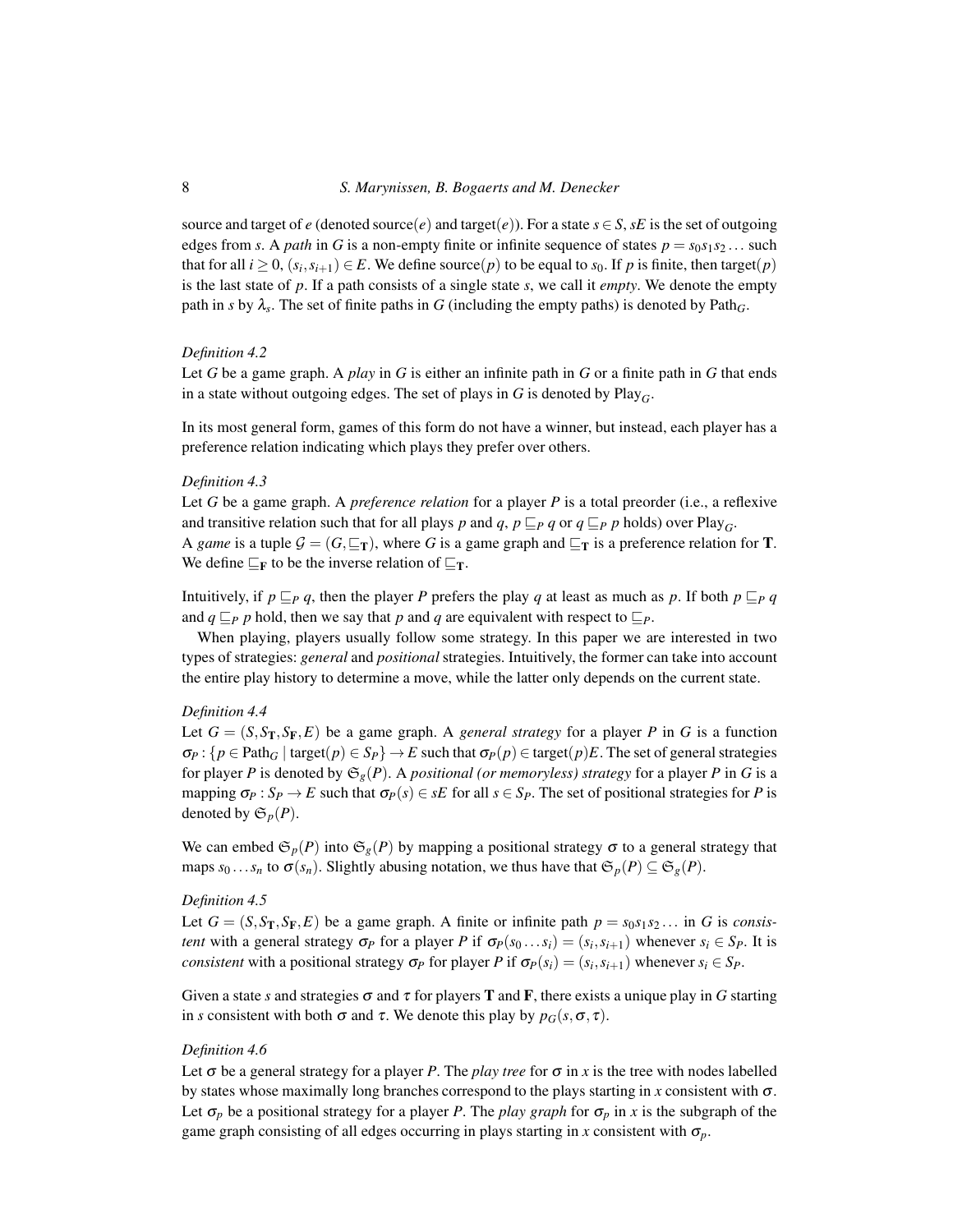Under the assumption that  $T$  and  $F$  are rational agents, trying to maximize the value of the resulting play in their preference relation ( $\sqsubseteq_T$  respectively  $\sqsubseteq_F$ ), some strategies will not be followed. So-called *Nash equilibria* are often used as "solutions" to games; intuitively, they are pairs of strategies from which neither player wants to unilaterally deviate. In antagonistic games over graphs this is defined as follows.

*Definition 4.7*

Let  $G = (S, S_T, S_F, E)$  be a game graph and let  $\sigma^*$  and  $\tau^*$  be general strategies for respectively **T** and **F**. The pair  $(\sigma^*, \tau^*)$  is *optimal* if for all states  $s \in S$  and all general strategies  $\sigma$  and  $\tau$  for respectively **T** and **F** it holds that  $p_G(s, \sigma, \tau^*) \sqsubseteq_{\mathbf{T}} p_G(s, \sigma^*, \tau^*) \sqsubseteq_{\mathbf{T}} p_G(s, \sigma^*, \tau)$ .

Intuitively, in an optimal pair of strategies, no player can benefit by changing only their strategy. In this paper, we will be particularly interested in the question whether an optimal pair of *positional* strategies (i.e., an optimal pair of strategies such that  $\sigma^*$  and  $\tau^*$  are positional) exists.

### <span id="page-8-0"></span>5 Embedding justification theory in game theory

We now show how to derive an antagonistic game from a justification system. We first introduce a construction and then show how strategies in the constructed game correspond to justifications of the original system, which will serve as the basis for proving the consistency property. The following serves as a running example for this section.

*Example 5.1* Let  $J\mathcal{F} = \langle \mathcal{F}, \mathcal{F}_d, R \rangle$  with  $\mathcal{F}_d = \{p, q, \sim p, \sim q\}, \mathcal{F}_o = \mathcal{L} \cup \{r, \sim r\}$ , and *R* the complementation of  ${p \leftarrow \neg q; q \leftarrow \neg p; p \leftarrow r}.$ 

*Games associated to justifications* Let  $J\mathcal{F}$  be a justification frame. For any  $x \in \mathcal{F}_d$  and rule *x* ← *A* ∈ *R*, we introduce new symbols  $r_{x \leftarrow A}$ , which we call rule symbols. In the game associated with a justification system,  $T$  owns the defined facts and  $F$  owns the rule symbols.

### *Definition 5.2*

The game graph  $G_{\mathcal{J}F} = (S, S_T, S_F, E)$  corresponding to the justification frame  $\mathcal{J}F$  is defined by  $S_T = \mathcal{F}, S_F = \{r_{x \leftarrow A} \mid x \in \mathcal{F}_d, x \leftarrow A \in R\}, S = S_T \cup S_F$ , and for any  $x \in \mathcal{F}_d, x \leftarrow A \in R$ , and  $y \in A$ we have edges  $(x, r_{x \leftarrow A})$  and  $(r_{x \leftarrow A}, y)$ .

*Example 5.3*

For the justification frame from Example [5.1,](#page-8-0) the game graph (without isolated nodes) is visualized below.



In a game graph corresponding to a justification frame, a strategy for T chooses a rule for every defined fact and a strategy for F chooses for each rule an element from its body. Intuitively, this means that the true player will be the one choosing a justification, while the false player chooses a branch in that justification.

Any play in this graph corresponds to a  $J\mathcal{F}$ -branch as follows: Let  $s_0s_1...$  be a play in  $G_{J\mathcal{F}}$ . By removing the rule symbols, we get a sequence in  $\mathcal{F}$ , which is a  $\mathcal{J}\mathcal{F}$ -branch. Therefore, any play  $p \in \text{Play}_{G_{\text{TF}}}$  corresponds to a  $\mathcal{J}F$ -branch  $\mathbf{b}_p$ . These branches are used to define a preference relation for the player T to obtain a game.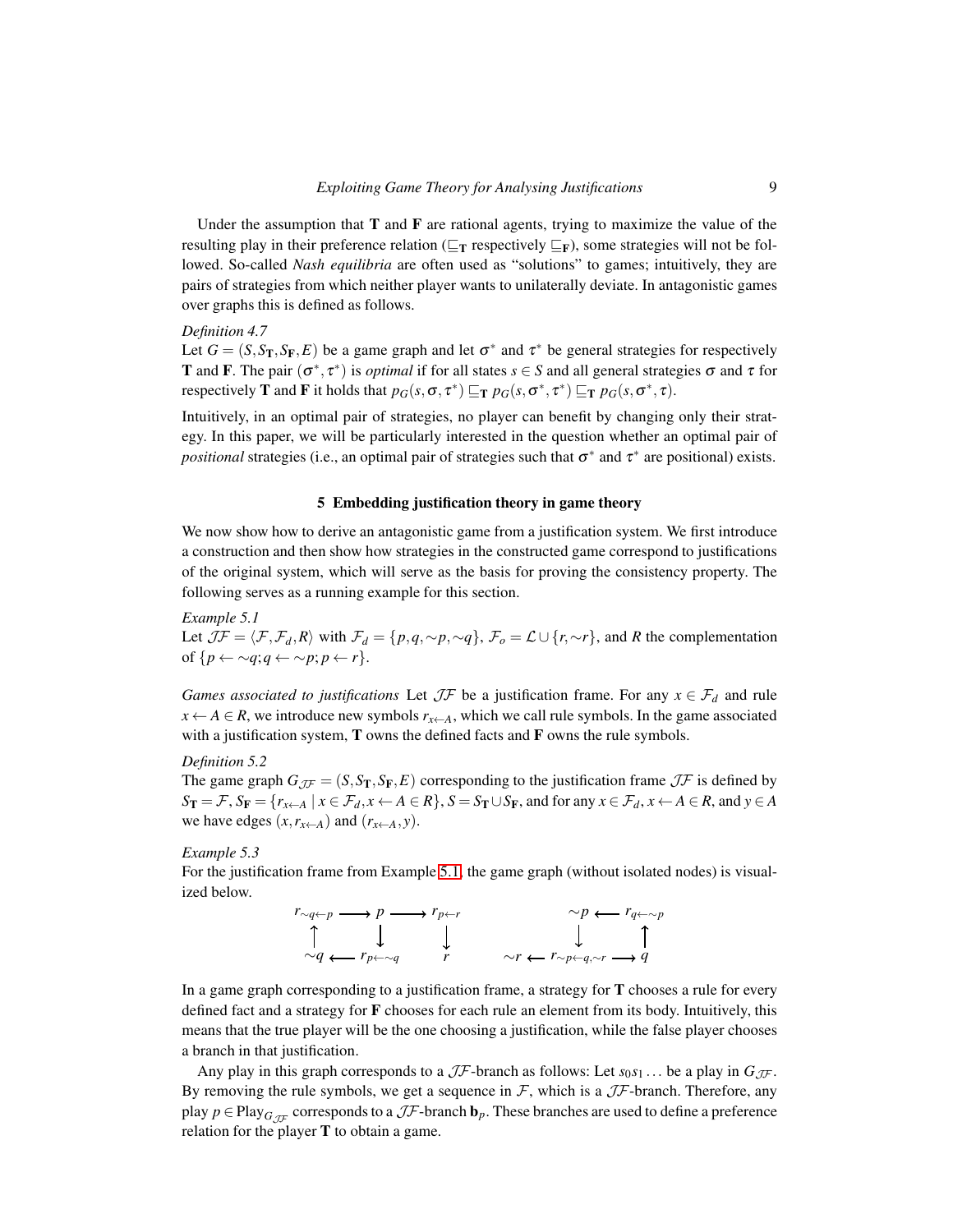#### *Definition 5.4*

The *justification game*  $\mathcal{G}_{JSL}$  corresponding to a justification system  $\mathcal{J}S$  and an interpretation If step is the antagonistic game  $(G_{\mathcal{F}}$ ,  $\sqsubseteq$ ) such that for all  $p, q \in \text{Play}_G$ ,  $p \sqsubseteq q$  if and only if  $\mathcal{I}(\mathcal{B}(\mathbf{b}_p)) \leq t \mathcal{I}(\mathcal{B}(\mathbf{b}_q)).$ 

We now formally show how a justification system relates to the induced justification game on the semantic level. Intuitively: strategies correspond to justifications and play values dictate the supported value. We start by the correspondence of strategies for T and justifications.

*Strategies for* T *are justifications* Intuitively, a strategy for T chooses a rule for every defined fact, which is exactly what a justification does as well. The following propositions make the relation between strategies for T and justifications precise.

## <span id="page-9-2"></span>*Proposition 5.5*

Let  $\sigma$  be a positional (respectively general) strategy for **T** in the game graph  $G_{\mathcal{J}}$ . Take  $x \in \mathcal{F}_d$ . The play graph (respectively play tree) of  $\sigma$  in *x* where all the rule symbols are filtered out<sup>[1](#page-9-0)</sup> is a connected, locally complete graph-like (respectively tree-like) justification with *x* as root in the justification frame  $\mathcal{J}F$ . We use the symbol  $J_{\sigma}(x)$  for this justification.

## *Example 5.6*

Let  $J\mathcal{F}$  be the justification frame from Example [5.1](#page-8-0) and let  $\sigma$  be a positional strategy for T that maps *p* to  $r_{p \leftarrow \neg q}$ . The justifications  $J_{\sigma}(p)$  and  $J_{\sigma}(\sim p)$  are depicted below from left to right.

<span id="page-9-1"></span>*p* ∼*q q* ∼*p* → ∼*r* 

## <span id="page-9-3"></span>*Proposition 5.7*

Any connected, locally complete graph-like (respectively tree-like) justification *J* with root *x* is equal to some  $J_{\sigma}(x)$  for a positional (respectively general) strategy  $\sigma$  for **T**.

The correspondence of justifications and strategies for  $T$  raises the question what the role of  $F$ is. Intuitively, T chooses for each node in the justification a set of children corresponding to a rule and  $\bf{F}$  then chooses for each such node a single child. This means that  $\bf{F}$  actually chooses a branch in the justification determined by a strategy of T. An important remark is that branches in graph-like justifications need not be positional (they can contain both  $y \rightarrow u$  and  $y \rightarrow v$  for  $u \neq v$ ; in this case, *u* and *v* are elements of the same case). Taking these considerations into account, we can rephrase the supported value of a node in terms of strategies, where T has to play positionally to obtain graph-like justifications but  $\bf{F}$  is always allowed to use general strategies. To simplify notation, we introduce a utility function defined as follows:  $u(x, \sigma, \tau) := \mathcal{I}(\mathcal{B}(\mathbf{b}_{p_G(x, \sigma, \tau)})).$ 

## *Theorem 5.8*

For any  $x \in \mathcal{F}_d$  and interpretation  $\mathcal{I}$ , the following holds

$$
SV_t(x,\mathcal{I}) = \bigvee_{\sigma \in \mathfrak{S}_{g}(\mathbf{T})} \bigwedge_{\tau \in \mathfrak{S}_{g}(\mathbf{F})} u(x,\sigma,\tau) \quad \text{and} \quad SV_g(x,\mathcal{I}) = \bigvee_{\sigma \in \mathfrak{S}_{p}(\mathbf{T})} \bigwedge_{\tau \in \mathfrak{S}_{g}(\mathbf{F})} u(x,\sigma,\tau)
$$

<span id="page-9-0"></span> $<sup>1</sup>$  By construction, there are no edges between rule symbols. Therefore, filtering, is removing all edges to and from rule</sup> symbols and adding edges  $(y, z)$  if in the original graph there are edges  $(y, r)$  and  $(r, z)$  for some rule symbol *r*.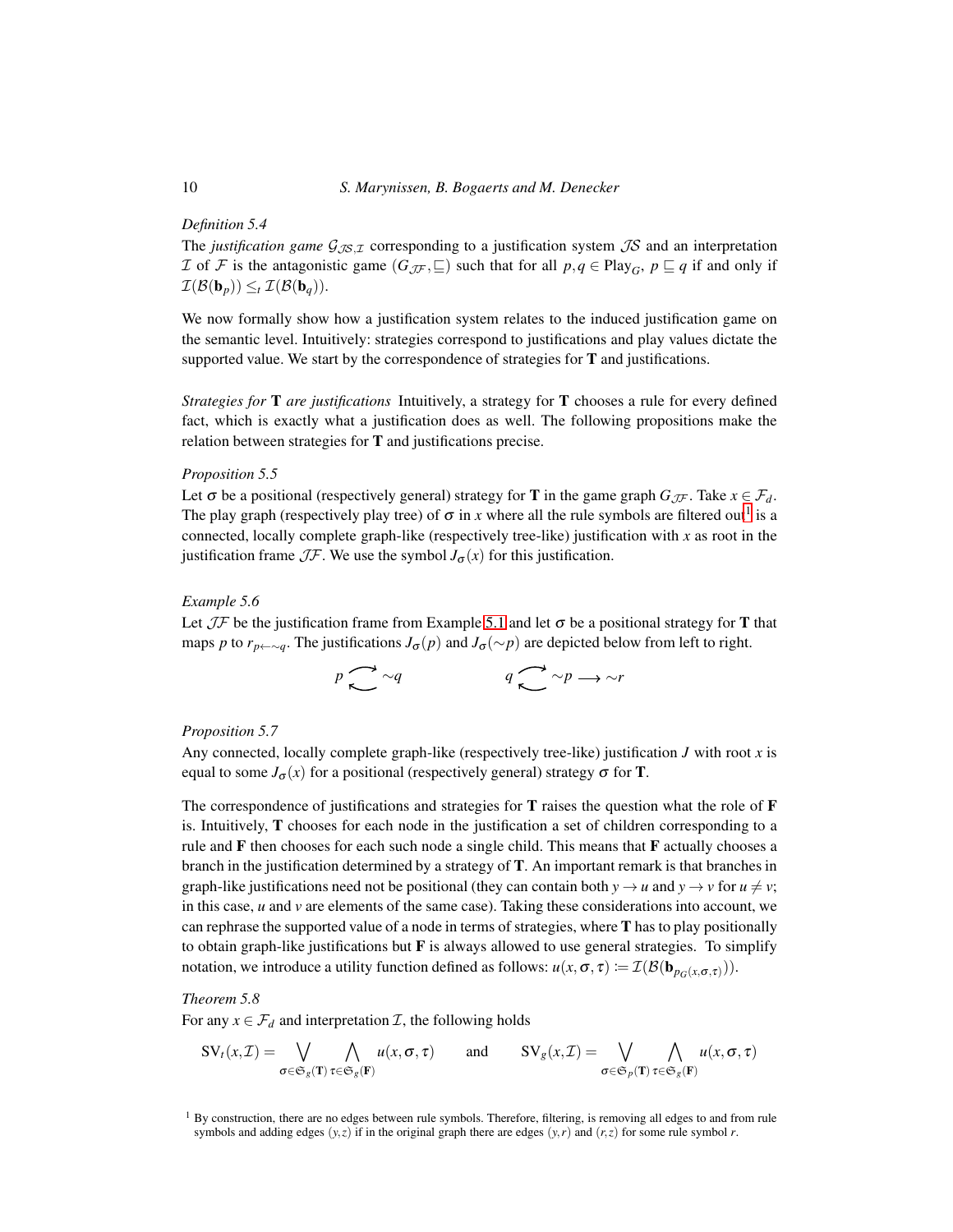*Strategies for* F *are also justifications* We have seen how strategies for T correspond to justifications and that strategies for F correspond to branches in those justifications. We used this information to calculate the supported value using play values. However, in this section we show that also strategies for F correspond to justifications, but for negation of facts. This is a crucial step towards proving the consistency property, because we can then relate the supported values of *x* and ∼*x*. In order to do so, our justification frames needs to be complementary, which, as mentioned above, is a condition satisfied in all practical applications of justification theory.

Let  $\tau$  be a strategy for **F**. This means that  $\tau$  chooses for every rule symbol  $y \leftarrow A$  an element from *A*. This corresponds to a selection function *s* for *y*. Using complementarity, this selection function provides a rule for ∼*y*: ∼*y* ← ∼Im(*s*). Therefore, the strategy <sup>τ</sup> indirectly chooses a rule for every ∼*y*, which thus again induces a justification.

#### <span id="page-10-3"></span>*Proposition 5.9*

Let  $J\mathcal{F}$  be a complementary justification frame and  $\tau$  a positional (respectively general) strategy for **F** in the game graph  $G_{\mathcal{J}\mathcal{F}}$  and take  $x \in \mathcal{F}_d$ . The play graph (respectively play tree) of  $\tau$ in *x* where all the rule symbols are filtered out and all node's labels are inverted (*y* replaced by ∼*y*, remark ∼(∼*y*) = *y*), is a connected, locally complete graph-like (respectively tree-like) justification with ∼*x* as root in the justification frame JF. We write *J*<sup>τ</sup> (*x*) for this justification.

#### *Example 5.10*

Let  $J\mathcal{F}$  be the justification frame from Example [5.1.](#page-8-0) Let  $\tau$  be the positional strategy for **F** that maps  $r_{\sim p \leftarrow q, \sim r}$  to  $\sim r$ . The justifications  $J_{\tau}(p)$  and  $J_{\tau}(\sim p)$  are given below from left to right.

$$
q \xrightarrow{\sim} \sim p \longrightarrow \sim r \qquad \qquad p \longrightarrow r
$$

#### <span id="page-10-4"></span>*Proposition 5.11*

Let  $J\mathcal{F}$  be a complementary justification frame. Any connected, locally complete graph-like (respectively tree-like) justification with  $\sim x$  as root is equal to  $J_{\tau}(x)$  for some positional (respectively general) strategy  $\tau$  for **F**.

<span id="page-10-1"></span>Completely analogously to [Theorem 5.8,](#page-9-1) we thus obtain a method to compute the supported value of the negation of a fact in terms of strategies.

#### *Theorem 5.12*

Let  $J\mathcal{F}$  be a complementary justification frame and  $\mathcal B$  a consistent branch evaluation. For any  $x \in \mathcal{F}_d$  and interpretation *I*, the following holds

$$
SV_t(\sim x, \mathcal{I}) = \sim \bigwedge_{\tau \in \mathfrak{S}_g(\mathbf{F})} \bigvee_{\sigma \in \mathfrak{S}_g(\mathbf{T})} u(x, \sigma, \tau) \quad \text{and} \quad SV_g(\sim x, \mathcal{I}) = \sim \bigwedge_{\tau \in \mathfrak{S}_p(\mathbf{F})} \bigvee_{\sigma \in \mathfrak{S}_g(\mathbf{T})} u(x, \sigma, \tau)
$$

*Consequences for consistency of justification systems* [Theorem 5.8](#page-9-1) and [Theorem 5.12](#page-10-1) relate supported values of *x* and ∼*x* to strategies. This provides a partial answer to both research questions as shown in the following two results.

## <span id="page-10-2"></span>*Proposition 5.13*

Let  $J\mathcal{F}$  be a complementary justification frame. If B is consistent, then for any  $x \in \mathcal{F}_d$  and interpretation  $\mathcal I$  the following holds:

$$
SV_t(x, \mathcal{I}) \leq_t \sim SV_t(\sim x, \mathcal{I}) \qquad \text{and} \qquad SV_g(x, \mathcal{I}) \leq_t \sim SV_g(\sim x, \mathcal{I})
$$

<span id="page-10-0"></span>This is one inequality of the consistency. In the next section, the other direction is researched.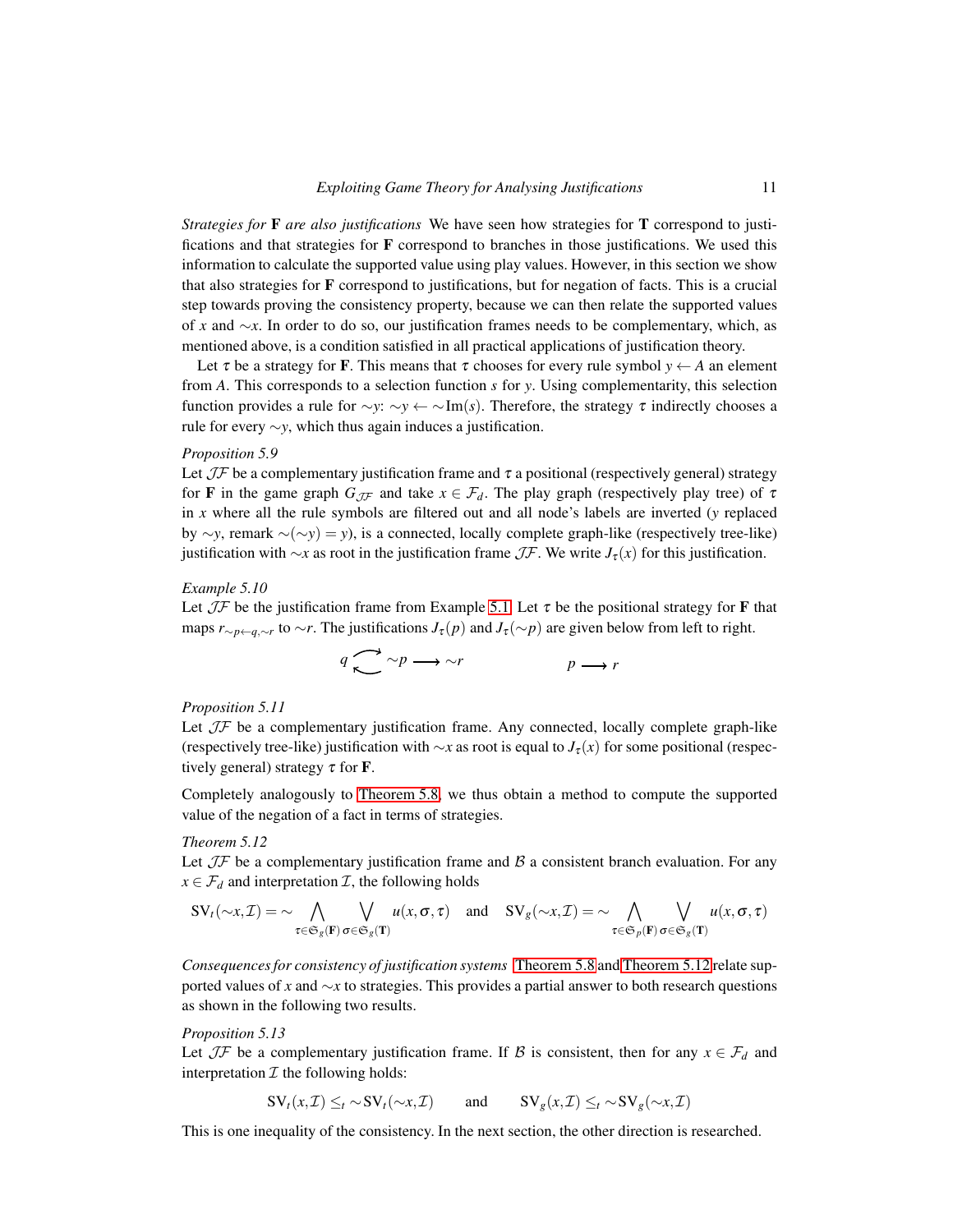## *Theorem 5.14*

Let  $J\mathcal{F}$  be a complementary justification frame. If  $\mathcal{B}$  is consistent and graph-like justifications are consistent, then tree-like and graph-like justifications are equally powerful.

## *Proof*

By using Propositions [3.3](#page-6-0) and [5.13](#page-10-2) we get the following chain of inequalities:

$$
SV_{g}(x, \mathcal{I}) \leq_{t} SV_{t}(x, \mathcal{I}) \leq_{t} \sim SV_{t}(\sim x, \mathcal{I}) \leq_{t} \sim SV_{g}(\sim x, \mathcal{I}).
$$

By assumption, this chain collapses to only equalities; hence tree-like and graph-like justifications are equally powerful.  $\Box$ 

Marynissen et al. (2018) showed that graph-like justifications are consistent for completion, Kripke-Kleene, stable, and well-founded semantics. Therefore, we automatically have that graph-like and tree-like justification are equally powerful for those branch evaluations.

## 6 Consistency of justification systems

In the previous section we related the supported value under graph-like and tree-like to play values. In this section we first show that whenever an optimal pair of strategies exists, the supported value equals the optimal play value. Next we provide sufficient conditions for the existence of optimal pairs of positional strategies.

*Relating supported values to optimal strategies* We first focus our attention on the first claim: the relation between supported values of facts (and of their negation) and the value of optimal strategies is formalised in the following two propositions.

<span id="page-11-0"></span>*Proposition 6.1* Let  $x \in \mathcal{F}_d$  and  $\mathcal I$  be an interpretation. If  $(\sigma^*, \tau^*)$  is optimal, then  $SV_t(x, \mathcal I) = u(x, \sigma^*, \tau^*)$ . If  $(\sigma^*, \tau^*)$  is also positional, then  $SV_g(x, \mathcal{I}) = u(x, \sigma^*, \tau^*)$ .

#### <span id="page-11-1"></span>*Proposition 6.2*

Let  $J\mathcal{F}$  be a complementary justification frame and B a consistent branch evaluation. Let  $x \in \mathcal{F}_d$ and I an interpretation. If  $(\sigma^*, \tau^*)$  is optimal, then  $SV_t(\sim x, \mathcal{I}) = \sim u(x, \sigma^*, \tau^*)$ . If  $(\sigma^*, \tau^*)$  is also positional, then  $SV_g(\sim x, \mathcal{I}) = \sim u(x, \sigma^*, \tau^*)$ .

These two propositions relate the play value of optimal pairs of (positional) strategies to the supported value of both  $x$  and its negation. As such the existence of optimal strategies is a sufficient condition for the consistency property to hold, which is formalised in the next theorem.

## <span id="page-11-2"></span>*Theorem 6.3*

Let  $J\mathcal{F}$  be a complementary justification frame and  $\mathcal B$  a consistent branch evaluation. If there exists an optimal pair  $(\sigma^*, \tau^*)$  of strategies, then for all  $x \in \mathcal{F}_d$  and interpretations  $\mathcal I$  it holds that  $SV_t(x,\mathcal{I}) = \sim SV_t(\sim x, \mathcal{I}) = u(x, \sigma^*, \tau^*)$ . If the optimal pair  $(\sigma^*, \tau^*)$  is also positional, then for all  $x \in \mathcal{F}_d$  and interpretations  $\mathcal I$  it holds that  $SV_g(x, \mathcal I) = \sim SV_g(\sim x, \mathcal I) = u(x, \sigma^*, \tau^*)$ .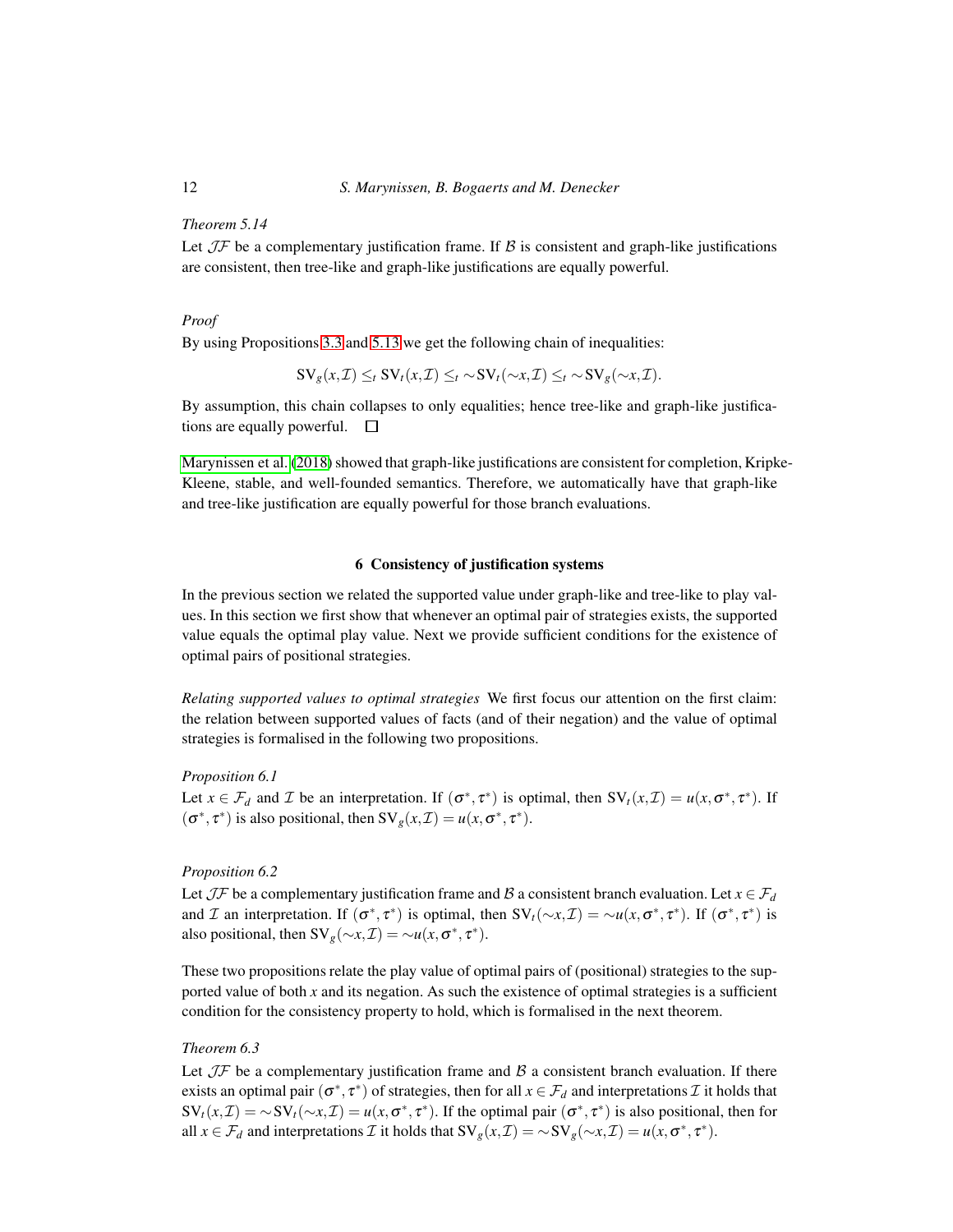*Existence of optimal pairs of positional strategies* We now turn our attention to the last piece of the puzzle, namely developing conditions under which optimal pairs of positional strategies exist. The results of the previous section already guarantee that whenever such pairs exist, the consistency property holds, and graph-like and tree-like justifications are equally powerful. Therefore, having results for the existence of optimal pairs of positional strategies is paramount.

We want conditions on our branch evaluation that guarantee the existence of positional optimal pairs. Inspired by Gimbert and Zielonka (2004; 2005), we have the following two definitions.

#### *Definition 6.4*

B is monotone if for every two branches  $\mathbf{b}_1$  and  $\mathbf{b}_2$  starting in the same fact x and all finite paths *p* such that  $p \rightarrow x$  is a path the following holds:

$$
\mathcal{I}(\mathcal{B}(\mathbf{b}_1)) \leq_t \mathcal{I}(\mathcal{B}(\mathbf{b}_2)) \quad \Rightarrow \quad \mathcal{I}(\mathcal{B}(p \to \mathbf{b}_1)) \leq_t \mathcal{I}(\mathcal{B}(p \to \mathbf{b}_2)).
$$

Monotonicity means that whenever one branch is better than another branch, it does not matter how one arrived there: by adding any single path leading to the start of these two branches in front of the two branches, the inequality is respected. Intuitively, this is a form of a locality principle: the branch evaluation can decide the value of the two extended branches ( $p \rightarrow b_1$ ,  $p \rightarrow b_2$ ) based on their joint start (*p*; in which case they have the same value) or based on their tail ( $\mathbf{b}_1$ ,  $\mathbf{b}_2$ ; in which case the value of the tail indicates how the value of the extended branches relates).

In the following definition, we use some more notation and terminology. A finite loop starting in *x* is a finite path *p* starting in *x* such that  $p \rightarrow x$  is a path. If *M* is a set of loops,  $M^*$  denotes the set of (finite) paths obtained by a finite iteration of loops in  $M$ ;  $M^{\omega}$  denotes the set of infinite paths obtained by infinite iterations of loops in *M*.

#### *Definition 6.5*

A branch evaluation B is selective with respect to I if for all finite paths p and facts  $x \in \mathcal{F}_d$  such that  $p \rightarrow x$  is a path, for all sets *M*, *N* of finite loops starting in *x*, for all sets *K* of branches starting in *x* we have that for all branches **b** of the form  $p(M \cup N)^*K$  or  $p(M \cup N)^{\omega}$  there exist branches  $\mathbf{b}_*, \mathbf{b}^* \in pM^{\omega} \cup pN^{\omega} \cup pK$  such that  $\mathcal{I}(\mathcal{B}(\mathbf{b}_*)) \leq_t \mathcal{I}(\mathcal{B}(\mathbf{b})) \leq_t \mathcal{I}(\mathcal{B}(\mathbf{b}^*)).$ 

Intuitively, selectivity means that choices can be made consistently. This is most easily seen in case *M*, *N* and *K* are singletons in which *x* only occurs as the start. In that case the branch b makes (at most) three different choices for *x*: the one leading to the loop in *M*, the one leading to the loop in  $N$  and the one leading to  $K$ . Selectivity then states that the choice for  $x$  can be made consistenly, to obtain a branch that is at least as good  $(b^*)$  and one that is at least as bad  $(b_*)$ .

The branch evaluation  $\mathcal{B}_{ex}$  from Definition [3.1](#page-5-0) is not selective. In Example [3.2,](#page-5-1) if we take  $M = \{a \rightarrow b\}$ ,  $N = \{a \rightarrow c\}$  and  $K = \emptyset$ , then every branch in  $N^{\omega}$  and  $M^{\omega}$  is mapped to **f**, while there are branches in  $(M \cup N)^{\omega}$  that are mapped to **u**, e.g.,  $(a \rightarrow b \rightarrow a \rightarrow c \rightarrow)^{\omega}$ .

<span id="page-12-0"></span>On the other hand, the branch evaluations corresponding to the major logic programming semantics satisfy the two criteria proposed above.

## *Proposition 6.6*

The branch evaluations  $\mathcal{B}_{sp}$ ,  $\mathcal{B}_{KK}$ ,  $\mathcal{B}_{st}$ , and  $\mathcal{B}_{wf}$  are monotone and selective.

If every state owned by T has at most one outgoing transition, then there is only one strategy  $\sigma$ for **T**. This strategy is positional and there is a general strategy  $\tau$  for **F** such that ( $\sigma$ ,  $\tau$ ) is optimal. So we can assume there is a state  $x \in S_T$  with more than one outgoing transition. If we take a partition  $\{A_1, A_2\}$  of non-empty sets of *xE*, then we can form the game graphs  $G_1$  and  $G_2$  with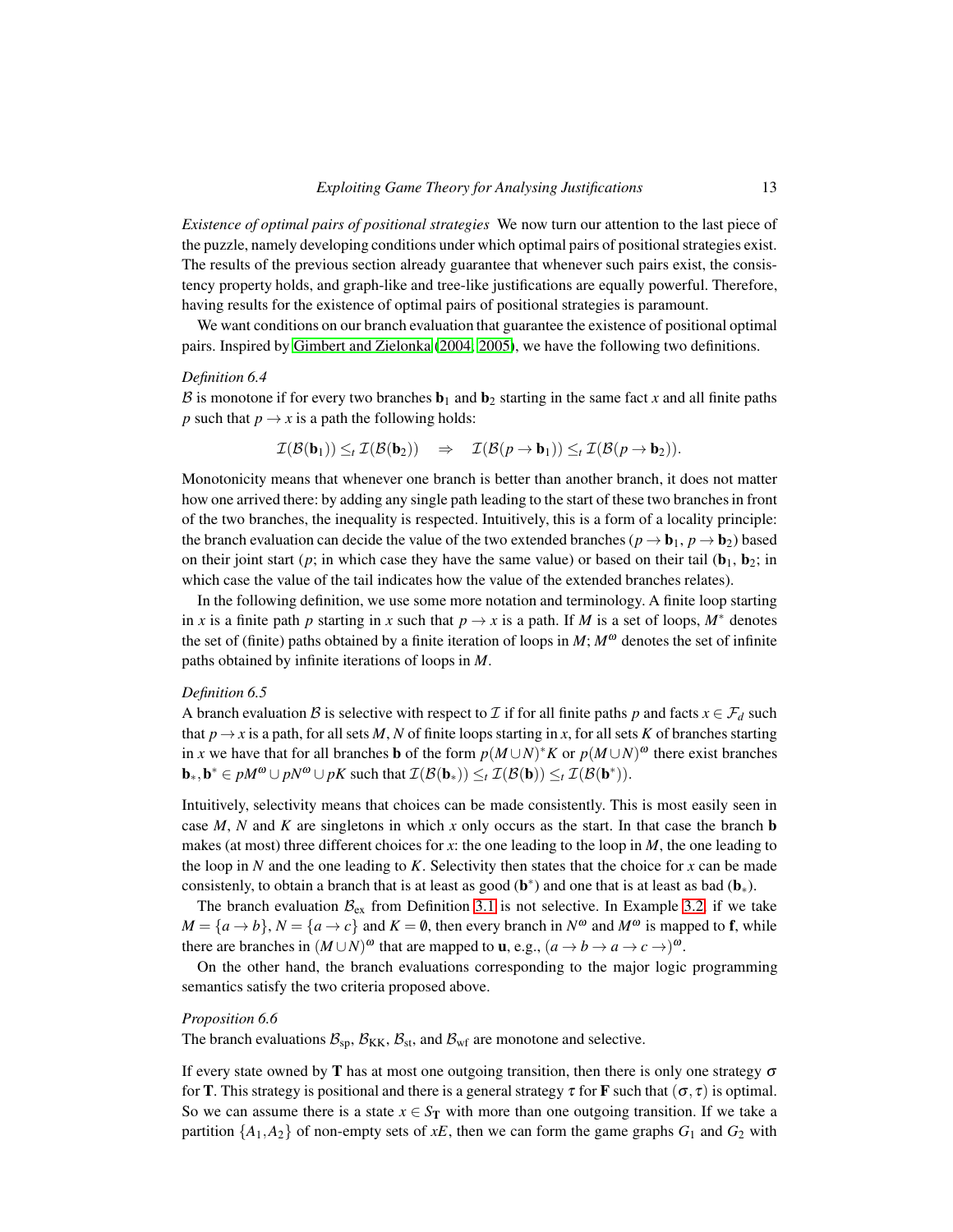the states of the original graph and  $E \setminus A_2$  respectively  $E \setminus A_1$  for the edges. Using the preference relation of the original game, we get two smaller games  $G_1$  and  $G_2$ . Assume by induction that  $G_i$ has an optimal pair  $(\sigma_i^*, \tau_i^*)$  of positional strategies for each  $i \in \{1, 2\}$ . Without loss of generality we have that  $u(x, \sigma_2^*, \tau_2^*) \leq_t u(x, \sigma_1^*, \tau_1^*)$ . It turns out that if B is monotone and selective, then  $\sigma_1^*$ is also an optimal strategy for the original game, meaning that there is a general strategy  $\tau$  for **F** such that  $(\sigma_1^*, \tau)$  is an optimal pair of strategies. Therefore, if the game is finite, we can perform finite induction to obtain that there exists a positional strategy  $\sigma^*$  for T and a general strategy  $\tau$ for F such that  $(\sigma^*, \tau)$  is optimal. By a similar reasoning, there is a positional strategy  $\tau^*$  for F and a general strategy  $\sigma$  for **T** such that  $(\sigma, \tau^*)$  is optimal. This means that  $(\sigma^*, \tau^*)$  is also an optimal pair, and both strategies are positional. This paragraph essentially sketched the proof of the following theorem.

#### <span id="page-13-0"></span>*Theorem 6.7*

If  $\mathcal{G}_{J\mathcal{S},\mathcal{I}}$  is finite and  $\mathcal B$  is monotone and selective, then there is a positional optimal pair.

#### *Corollary 6.8*

If JS is finite and B is monotone and selective, then  $SV_g(\sim x, \mathcal{I}) = \sim SV_g(x, \mathcal{I})$  for all  $x \in \mathcal{F}_d$ and interpretations  $\mathcal{I}$ .

For the major logic programming semantics, this means that for finite logic programs, the supported value is consistent and that graph-like and tree-like justifications are equally powerful.

## 7 Conclusion

In this paper, we studied the relation between justification theory and game theory to answer two concrete questions about justification systems: when are graph-like and tree-like justifications equally powerful, and when does the supported value commute with negation? All of our work was developed in the general setting except for one (crucial) result: in order to prove the consistency property for graph-like justification systems in case of monotonocity and selectivity, we assumed, following game theory tradition, finiteness. This means for instance that while our results can be applied directly to finite ground logic programs, they are not directly applicable to non-ground programs with an infinite grounding.

Hence, the most obvious direction for future work is generalizing this theorem to the infinite case, thereby possibly extending the definition of selectivity. For inspiration to achieve such result, we think that game theory can again provide valuable directions: there have been result in a different but similar type of games, the Gale-Stewart games [\(Soare 2016\)](#page-14-3). In these games, two player alternates picking an element from a fixed set *A*. A play is a countable infinite sequence of elements in *A*. A Gale-Stewart game is won by the first player if the infinite sequence is in some fixed payoff set, otherwise the second player wins. A famous result by Martin (1975) states that if the pay-off set of a Gale-Stewart game is Borel, then the game is determined, meaning that one of the two players has a winning strategy. In contrast with our justification games, Gale-Stewart games are only two-valued and every play is infinite. Three-valued antagonistic games over graphs can be split into two two-valued antagonistic games over graphs. If these two-valued games can be mapped to Gale-Stewart games such that winning strategies match, Martin's Borel determinacy theorem could be used to prove the existence of optimal pairs of general strategies.

Several earlier papers have already established connections between logic programming and games to study properties of logic programs (van Emden 1986; Blair 1995; Loddo and Cosmo 2000;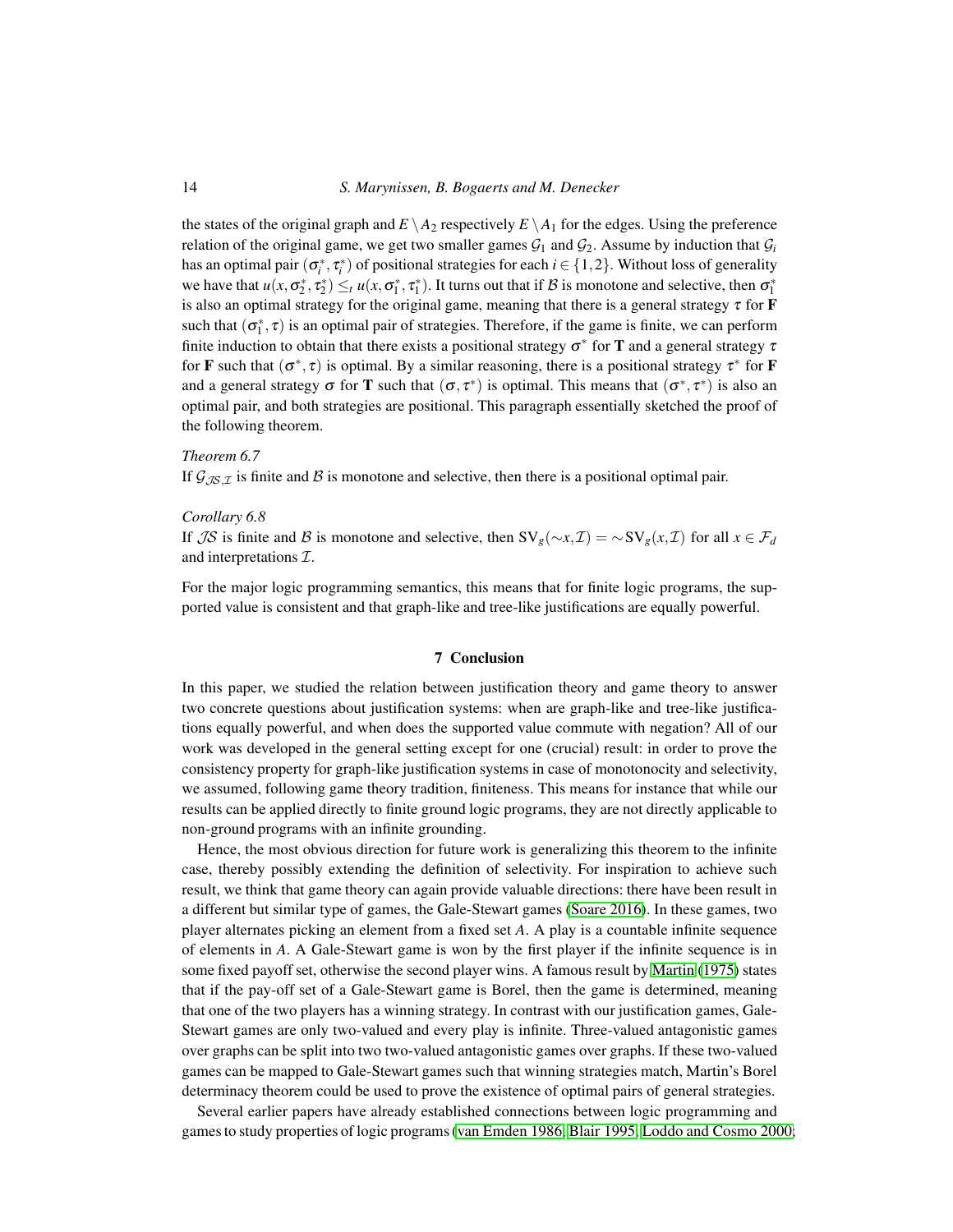Galanaki et al. 2008). By establishing a bridge between game theory and justification theory, we developed a mechanism to transfer game-theoretic results to all application domains of justification theory, e.g., to logic programming, abstract argumentation (Dung 1995), and to nested fixpoint definitions (Denecker et al. 2015). Furthermore, by using justification theory, the translation immediately works for all common semantics of logic programs. Indeed, the branch evaluation, which determines the semantics, is only used for determining the resulting preference relation. While we used our results here to get results on consistency and coincidence of graphlike and tree-like justifications, the full impact of this connection still remains to be explored.

#### References

- BLAIR, H. A. 1995. Game characterizations of logic program properties. In *Proceedings of LPNMR*. 99–112.
- BOGAERTS, B. AND WEINZIERL, A. 2018. Exploiting justifications for lazy grounding of answer set programs. In *Proceedings of IJCAI*. 1737–1745.
- <span id="page-14-0"></span>DENECKER, M. 1993. Knowledge representation and reasoning in incomplete logic programming. Ph.D. thesis, K.U.Leuven, Leuven, Belgium.
- DENECKER, M., BREWKA, G., AND STRASS, H. 2015. A formal theory of justifications. In *Proceedings of LPNMR*. 250–264.
- <span id="page-14-2"></span>DENECKER, M., MAREK, V., AND TRUSZCZYŃSKI, M. 2000. Approximations, stable operators, wellfounded fixpoints and applications in nonmonotonic reasoning. In *Logic-Based Artificial Intelligence*. 127–144.
- DUNG, P. M. 1995. On the acceptability of arguments and its fundamental role in nonmonotonic reasoning, logic programming and n-person games. *AIJ 77,* 2, 321 – 357.
- GALANAKI, C., RONDOGIANNIS, P., AND WADGE, W. W. 2008. An infinite-game semantics for wellfounded negation in logic programming. *Ann. Pure Appl. Log. 151,* 2-3, 70–88.
- GEBSER, M., KAMINSKI, R., KAUFMANN, B., AND SCHAUB, T. 2009. On the implementation of weight constraint rules in conflict-driven ASP solvers. In *ICLP*. 250–264.
- GELFOND, M. AND LIFSCHITZ, V. 1988. The stable model semantics for logic programming. In *Proceedings of ICLP/SLP*. 1070–1080.
- GIMBERT, H. AND ZIELONKA, W. 2004. When can you play positionnaly? In *Proceedings of MFCS*. 686–697.
- GIMBERT, H. AND ZIELONKA, W. 2005. Games where you can play optimally without any memory. In *Proceedings of CONCUR*. 428–442.
- LAPAUW, R., BRUYNOOGHE, M., AND DENECKER, M. 2020. Improving parity game solvers with justifications. In *Proceedings of VMCAI*. 449–470.
- LODDO, J. AND COSMO, R. D. 2000. Playing logic programs with the alpha-beta algorithm. In *Proceedings of LPAR*. 207–224.
- MARTIN, D. A. 1975. Borel determinacy. *Annals of Mathematics 102,* 2, 363–371.
- MARYNISSEN, S., PASSCHYN, N., BOGAERTS, B., AND DENECKER, M. 2018. Consistency in justification theory. In *Proceedings of NMR*. 41–52.
- MILLER, T. 2019. Explanation in artificial intelligence: Insights from the social sciences. *AIJ 267*, 1–38.
- <span id="page-14-3"></span>SOARE, R. I. 2016. *Gale-Stewart Games*. Springer Berlin Heidelberg, Berlin, Heidelberg, 217–219.
- VAN EMDEN, M. H. 1986. Quantitative deduction and its fixpoint theory. *J. Log. Program. 3,* 1, 37–53.
- <span id="page-14-1"></span>VAN GELDER, A., ROSS, K. A., AND SCHLIPF, J. S. 1991. The well-founded semantics for general logic programs. *J. ACM 38,* 3, 620–650.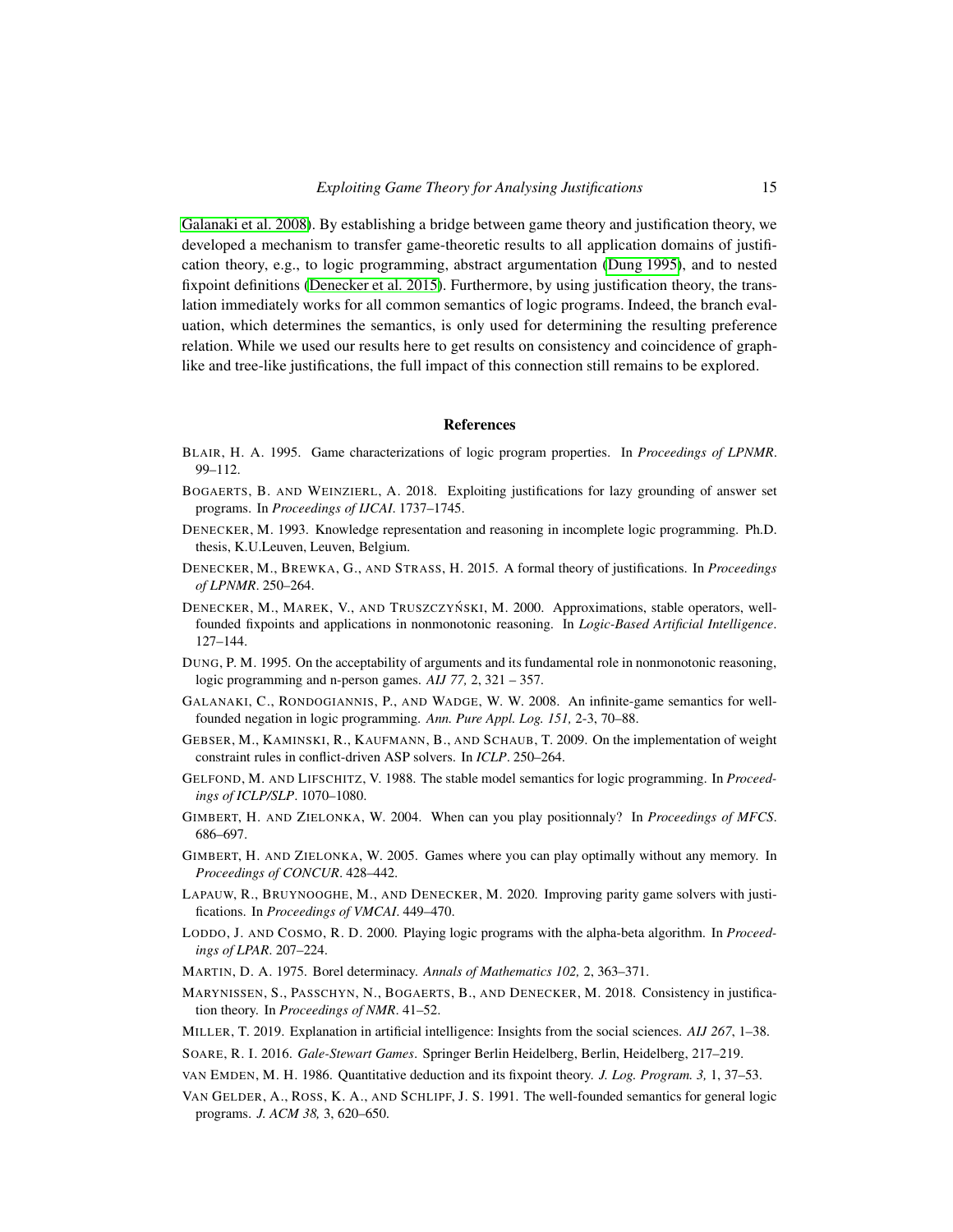#### Appendix A Proofs

*Proposition [2.11](#page-4-0)*For any locally complete graph-like (respectively tree-like) justification *J* and  $x \in \mathcal{F}_d$  a label of an internal node, there is a connected and locally complete graph-like (respectively tree-like) justification *J'* such that *x* is a root of *J'* and val $(J, x, \mathcal{I}) \leq_t$  val $(J', x, \mathcal{I})$  for all interpretations  $\mathcal{I}$ .

## *Proof*

Take a node *n* labelled *x*. Let *J* ′ be the subgraph of *J* spanned by the nodes that are reachable from  $n$ . By definition  $J'$  is connected. Since  $J$  is localy-complete,  $J$  will have no leafs with a defined fact as label. By construction  $B_J(x) \subseteq B_J(x)$ , which means that val $(J, x, \mathcal{I}) \leq_t \text{val}(J', x, \mathcal{I})$  for all interpretations  $\mathcal{I}$ .  $\Box$ 

*Proposition* [3.3](#page-6-0)For any  $x \in \mathcal{F}_d$  and interpretation  $\mathcal{I}$ , it holds that  $SV_g(x, \mathcal{I}) \leq_t SV_t(x, \mathcal{I})$ .

#### *Proof*

Any graph-like justification  $J$  can be unrolled into a tree-like justification  $J'$  with the same branches. Therefore,  $val(J, x, \mathcal{I}) = val(J', x, \mathcal{I})$ , which proves the result.

*Proposition* [5.5](#page-9-2)Let  $\sigma$  be a positional (respectively general) strategy for **T** in the game graph *G*<sub>JF</sub>. Take  $x \in \mathcal{F}_d$ . The play graph (respectively play tree) of  $\sigma$  in *x* where all the rule symbols are filtered out<sup>[2](#page-15-0)</sup> is a connected, locally complete graph-like (respectively tree-like) justification with *x* as root in the justification frame  $J\mathcal{F}$ . We use the symbol  $J_{\sigma}(x)$  for this justification.

### *Proof*

It is clear that is connected by the definition of play graph/tree. Every leaf node is not defined, because plays never stop in defined nodes; hence it is locally complete. We take an arbitrary internal node *n* with label *y* in  $J_{\sigma}(x)$ . This means that  $y \in \mathcal{F}_d$ . We prove that the set of labels of the children of *n* are a case of *y*. By definition,  $y \in S_T$ , hence there is only one outgoing transition from *n* in the play graph. This transition goes to a node *m* with a rule symbol  $r_{y \leftarrow A} \in S_F$  as label. This means that for all  $a \in A$  that there is an edge in the play graph from *m* to a node  $n_a$  labelled *a*. This means for all  $a \in A$  that  $(n, n_a)$  is an edge in  $J_{\sigma}(x)$  and that these are the only edges starting in *n*, which proves that  $J_{\sigma}(x)$  is a justification. Since the play graph/tree has a node labelled *x* as root, so does  $J_{\sigma}(x)$ .  $\Box$ 

## <span id="page-15-1"></span>*Lemma Appendix A.1*

Let  $\sigma$  be a positional (respectively general) strategy for **T**. For any interpretation  $\mathcal{I}$  and  $x \in \mathcal{F}_d$ , it holds that  $val(J_{\sigma}(x), x, \mathcal{I}) = \bigwedge_{\tau \in \mathfrak{S}_g(\mathbf{F})} u(x, \sigma, \tau).$ 

## *Remark Appendix A.2*

Even for a positional strategy  $\sigma$ , it is the greatest lower bound over all general strategies  $\tau$ .

*Proposition [5.7](#page-9-3)*Any connected, locally complete graph-like (respectively tree-like) justification *J* with root *x* is equal to some  $J_{\sigma}(x)$  for a positional (respectively general) strategy  $\sigma$  for **T**.

<span id="page-15-0"></span><sup>&</sup>lt;sup>2</sup> By construction, there are no edges between rule symbols. Therefore, filtering, is removing all edges to and from rule symbols and adding edges  $(y, z)$  if in the original graph there are edges  $(y, r)$  and  $(r, z)$  for some rule symbol *r*.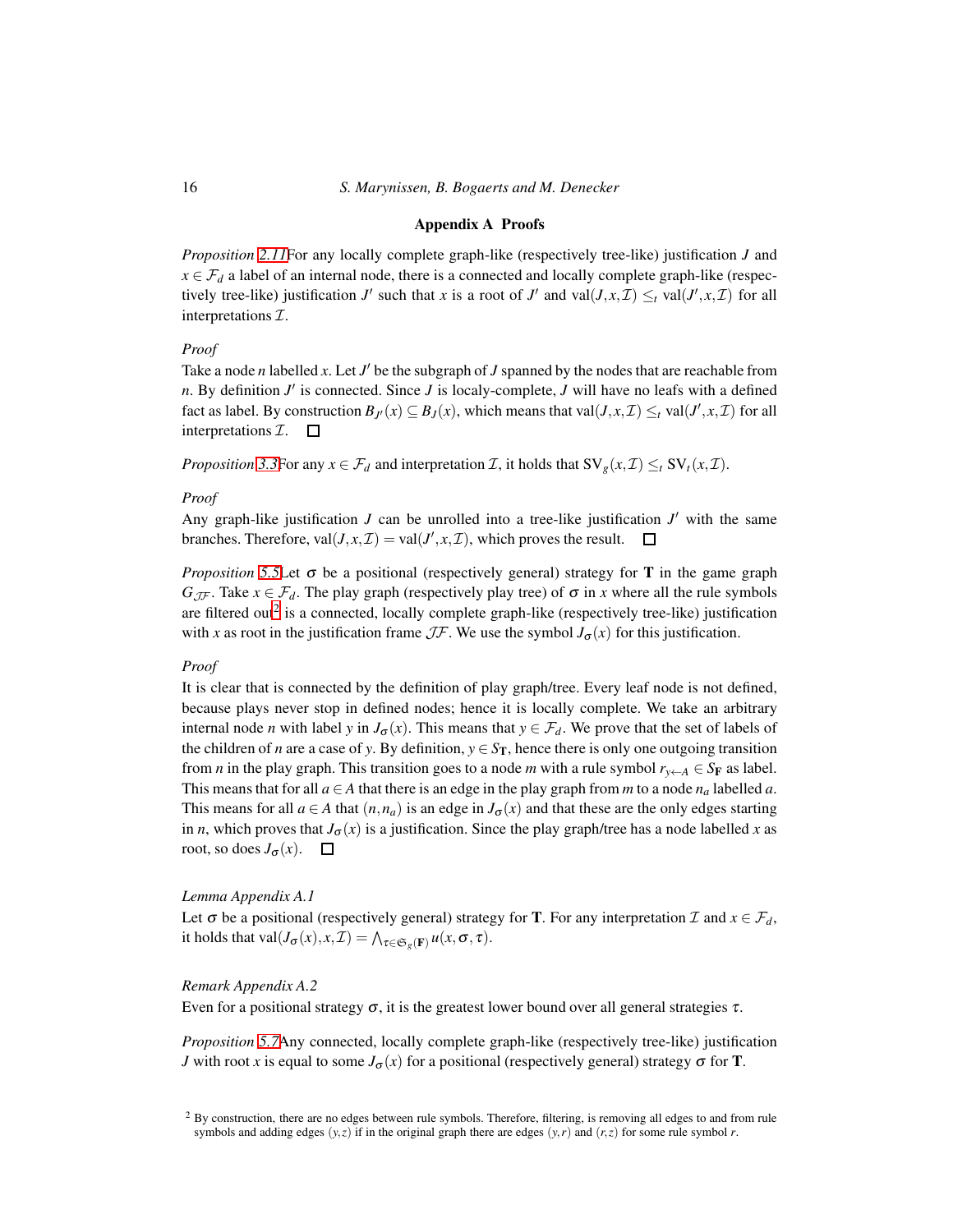#### *Proof*

We define a strategy  $\sigma$  for T. Let *p* be a finite path in  $G_{\mathcal{F}}$  such that source(*p*) = *x* and target(*p*)  $\in$ *S*<sub>T</sub>. Then by filtering out the rule symbols, we get a path  $p^*$  in  $\mathcal{J}F$ . It suffices to define  $\sigma(p)$  only for paths  $p$  such that  $p^*$  is a path in *J*. Since *J* is a justification, the set of labels of the children of target(*p*) form a case *A* for the label *y* of target(*p*). We define  $\sigma(p) = r_{y \leftarrow A}$ . It is clear that  $J_{\sigma}(x)$ is equal to  $J$ .  $\square$ 

*Theorem* [5.8](#page-9-1)For any  $x \in \mathcal{F}_d$  and interpretation  $\mathcal{I}$ , the following holds

$$
SV_t(x,\mathcal{I}) = \bigvee_{\sigma \in \mathfrak{S}_g(T)} \bigwedge_{\tau \in \mathfrak{S}_g(F)} u(x,\sigma,\tau) \quad \text{and} \quad SV_g(x,\mathcal{I}) = \bigvee_{\sigma \in \mathfrak{S}_p(T)} \bigwedge_{\tau \in \mathfrak{S}_g(F)} u(x,\sigma,\tau)
$$

## *Proof*

By Proposition [2.11](#page-4-0) the supported value of *x* is equal to the least upper bound of the value of connected, locally complete justifications with root *x*. By Proposition [5.7,](#page-9-3) these are exactly the justifications of the form  $J_{\sigma}(x)$  with  $\sigma$  a strategy for **T**. Using Lemma [Appendix A.1](#page-15-1) we then conclude the proof.  $\Box$ 

*Proposition* [5.9](#page-10-3)Let  $J\mathcal{F}$  be a complementary justification frame and  $\tau$  a positional (respectively general) strategy for **F** in the game graph  $G_{\mathcal{F}}$  and take  $x \in \mathcal{F}_d$ . The play graph (respectively play tree) of  $\tau$  in *x* where all the rule symbols are filtered out and all node's labels are inverted (*y* replaced by ∼*y*, remark ∼(∼*y*) = *y*), is a connected, locally complete graph-like (respectively tree-like) justification with ∼*x* as root in the justification frame  $J\mathcal{F}$ . We write  $J_{\tau}(x)$  for this justification.

## *Proof*

By construction  $J_{\tau}(x)$  is connected and locally-complete. Take an internal node *n* of  $J_{\tau}(x)$  with label *y*, hence *y* ∈ F*<sup>d</sup>* ∩*S*T. This node corresponds to a node *n* <sup>∗</sup> with label ∼*y*. This means that in the play tree of  $\tau$  there is an edge from  $n^*$  to a node  $m^*_{\sim y \leftarrow A}$  with label  $r_{\sim y \leftarrow A}$  for all rules of the form ∼*y* ← *A*. Since *r*∼*y*←*<sup>A</sup>* ∈ *S*F, in the play tree of <sup>τ</sup> there is exactly one outgoing edge from *m*<sup>\*</sup><sub>∼*y*←*A*</sub> to a node labelled *a* ∈ *A*. This defines a selection function *s* for ∼*y*. Therefore, in *J*<sub>τ</sub>(*x*) the set of labels of the children of *n* is exactly ∼Im(*s*). Since  $J\mathcal{F}$  is a complementary justification frame, it means that  $J_{\tau}(x)$  is a justification. That  $J_{\tau}(x)$  has  $\sim x$  as root follows directly from the fact that *x* is a root of the play graph/tree.  $\Box$ 

#### *Lemma Appendix A.3*

Let  $J\mathcal{F}$  be a complementary justification frame and  $\tau$  a positional (respectively general) strategy for **F**, and let  $\sigma$  be a general strategy for **T**. The branch corresponding to the play  $p_G(x, \sigma, \tau)$  is the negation of a branch in  $J_{\tau}(x)$ .

### *Lemma Appendix A.4*

Let  $J\mathcal{F}$  be a complementary justification frame and  $\tau$  a positional (respectively general) strategy for **F**. Every branch in *J*<sub>τ</sub>(*x*) starting with ∼*x* is the negation of a branch corresponding to the play  $p_G(x, \sigma, \tau)$  for some general strategy σ for **T**.

## <span id="page-16-0"></span>*Lemma Appendix A.5*

<span id="page-16-1"></span>Let  $J\mathcal{F}$  be a complementary justification frame and  $\tau$  a positional (respectively general) strategy for **F**. For any  $x \in \mathcal{F}_d$  and interpretation  $\mathcal{I}$ , it holds that val $(J_\tau(x), \sim x, \mathcal{I}) = \bigwedge_{\sigma \in \mathfrak{S}_g(\mathbf{T})} \mathcal{I}(\mathcal{B}(\sim \mathbf{b}_{p_G(x, \sigma, \tau)})).$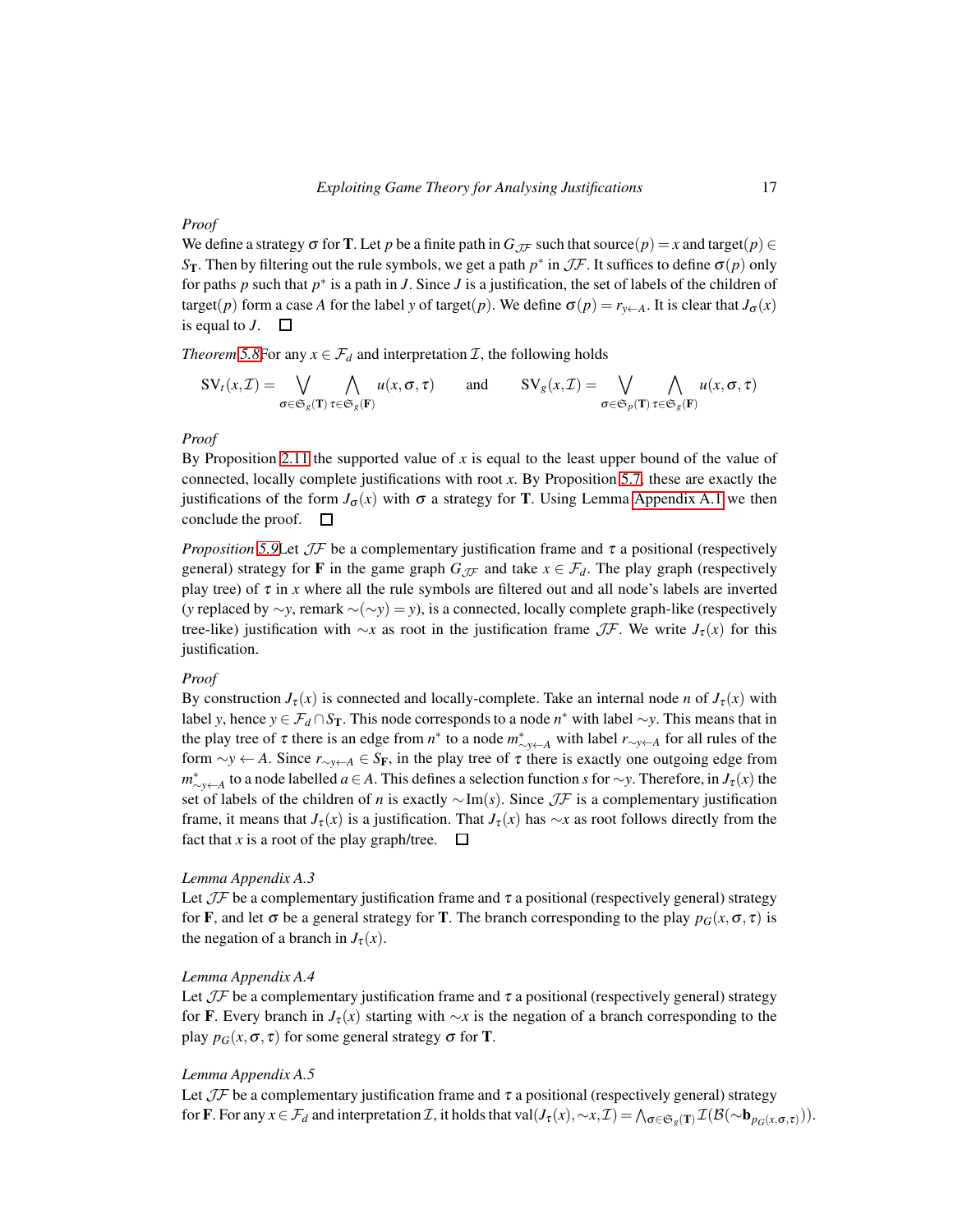#### *Lemma Appendix A.6*

Let  $J\mathcal{F}$  be a complementary justification frame and B a consistent branch evaluation and  $\tau$  a positional (respectively general) strategy for **F**. For any  $x \in \mathcal{F}_d$  and interpretation  $\mathcal{I}$ , it holds that  $\operatorname{val}(J_{\tau}(x), \sim x, \mathcal{I}) = \sim \bigvee_{\sigma \in \mathfrak{S}_{g}(\mathbf{T})} u(x, \sigma, \tau).$ 

#### *Proof*

By consistency of B, it follows that  $\mathcal{I}(\mathcal{B}(\sim \mathbf{b}_{p_G(x,\sigma,\tau)})) = \sim u(x,\sigma,\tau)$ . The result follows by Lemma [Appendix A.5](#page-16-0) and by noting that  $\sim \bigvee_{\sigma \in \mathfrak{S}_g(T)} u(x, \sigma, \tau) = \bigwedge_{\sigma \in \mathfrak{S}_g(T)} \sim u(x, \sigma, \tau)$ .

*Proposition [5.11](#page-10-4)*Let JF be a complementary justification frame. Any connected, locally complete graph-like (respectively tree-like) justification with  $\sim x$  as root is equal to  $J_{\tau}(x)$  for some positional (respectively general) strategy  $\tau$  for **F**.

## *Proof*

The proof is completely similar to the proof of Proposition [5.7.](#page-9-3)  $\Box$ 

*Theorem* [5.12](#page-10-1)Let  $J\mathcal{F}$  be a complementary justification frame and  $\beta$  a consistent branch evaluation. For any  $x \in \mathcal{F}_d$  and interpretation  $\mathcal{I}$ , the following holds

$$
SV_t(\sim x, \mathcal{I}) = \sim \bigwedge_{\tau \in \mathfrak{S}_g(\mathbf{F})} \bigvee_{\sigma \in \mathfrak{S}_g(\mathbf{T})} u(x, \sigma, \tau) \quad \text{and} \quad SV_g(\sim x, \mathcal{I}) = \sim \bigwedge_{\tau \in \mathfrak{S}_p(\mathbf{F})} \bigvee_{\sigma \in \mathfrak{S}_g(\mathbf{T})} u(x, \sigma, \tau)
$$

#### *Proof*

By Proposition [2.11](#page-4-0) the supported value of ∼*x* is equal to the least upper bound of the value of connected, locally complete justifications with ∼*x* as root. By Proposition [5.11,](#page-10-4) these are exactly the justifications of the form  $J_{\tau}(x)$  with  $\tau$  a strategy for **F**. Using Lemma [Appendix A.6](#page-16-1) and by noting that  $\bigvee_{\tau \in \mathfrak{S}(\mathbf{F})} \sim \bigvee_{\sigma \in \mathfrak{S}_g(\mathbf{T})} u(x, \sigma, \tau) = {\sim} \bigwedge_{\tau \in \mathfrak{S}(\mathbf{F})} \bigvee_{\sigma \in \mathfrak{S}_g(\mathbf{T})} u(x, \sigma, \tau)$  we then conclude the proof.  $\square$ 

*Proposition* [5.13](#page-10-2)Let  $J\mathcal{F}$  be a complementary justification frame. If B is consistent, then for any  $x \in \mathcal{F}_d$  and interpretation  $\mathcal I$  the following holds:

$$
SV_t(x, \mathcal{I}) \leq_t \sim SV_t(\sim x, \mathcal{I}) \qquad \text{and} \qquad SV_g(x, \mathcal{I}) \leq_t \sim SV_g(\sim x, \mathcal{I})
$$

### *Proof*

For the first point, by Theorem [5.8](#page-9-1) and [5.12,](#page-10-1) it suffices to prove that  $\bigvee_{\sigma\in\mathfrak{S}_g(\mathbf{T})}\bigwedge_{\tau\in\mathfrak{S}_g(\mathbf{F})}u(x,\sigma,\tau)\leq_f$  $\bigwedge_{\tau \in \mathfrak{S}_g(\mathbf{F})} \bigvee_{\sigma \in \mathfrak{S}_g(\mathbf{T})} u(x, \sigma, \tau)$ . This is a well-known identity.

By Proposition [3.3,](#page-6-0) we know that  $SV_g(x, \mathcal{I}) \leq_t SV_t(x, \mathcal{I})$ . Then it also holds that  $SV_g(\sim x, \mathcal{I}) \leq_t t$  $SV_t(\sim x, \mathcal{I})$ , which is the same as  $\sim SV_t(\sim x, \mathcal{I}) \leq_t \sim SV_g(\sim x, \mathcal{I})$ . By using the first point we get the following chain of inequalities

$$
SV_{g}(x, \mathcal{I}) \leq_{t} SV_{t}(x, \mathcal{I}) \leq_{t} \sim SV_{t}(\sim x, \mathcal{I}) \leq_{t} SV_{g}(\sim x, \mathcal{I}),
$$

<span id="page-17-0"></span>which ends the proof.  $\Box$ 

## *Proposition Appendix A.7*

If a pair  $(\sigma^*, \tau^*)$  of general strategies is optimal, then

$$
u(x, \sigma^*, \tau^*) = \bigvee_{\sigma \in \mathfrak{S}_g(\mathbf{T})} \bigwedge_{\tau \in \mathfrak{S}_g(\mathbf{F})} u(x, \sigma, \tau) = \bigwedge_{\tau \in \mathfrak{S}_g(\mathbf{F})} \bigvee_{\sigma \in \mathfrak{S}_g(\mathbf{T})} u(x, \sigma, \tau),
$$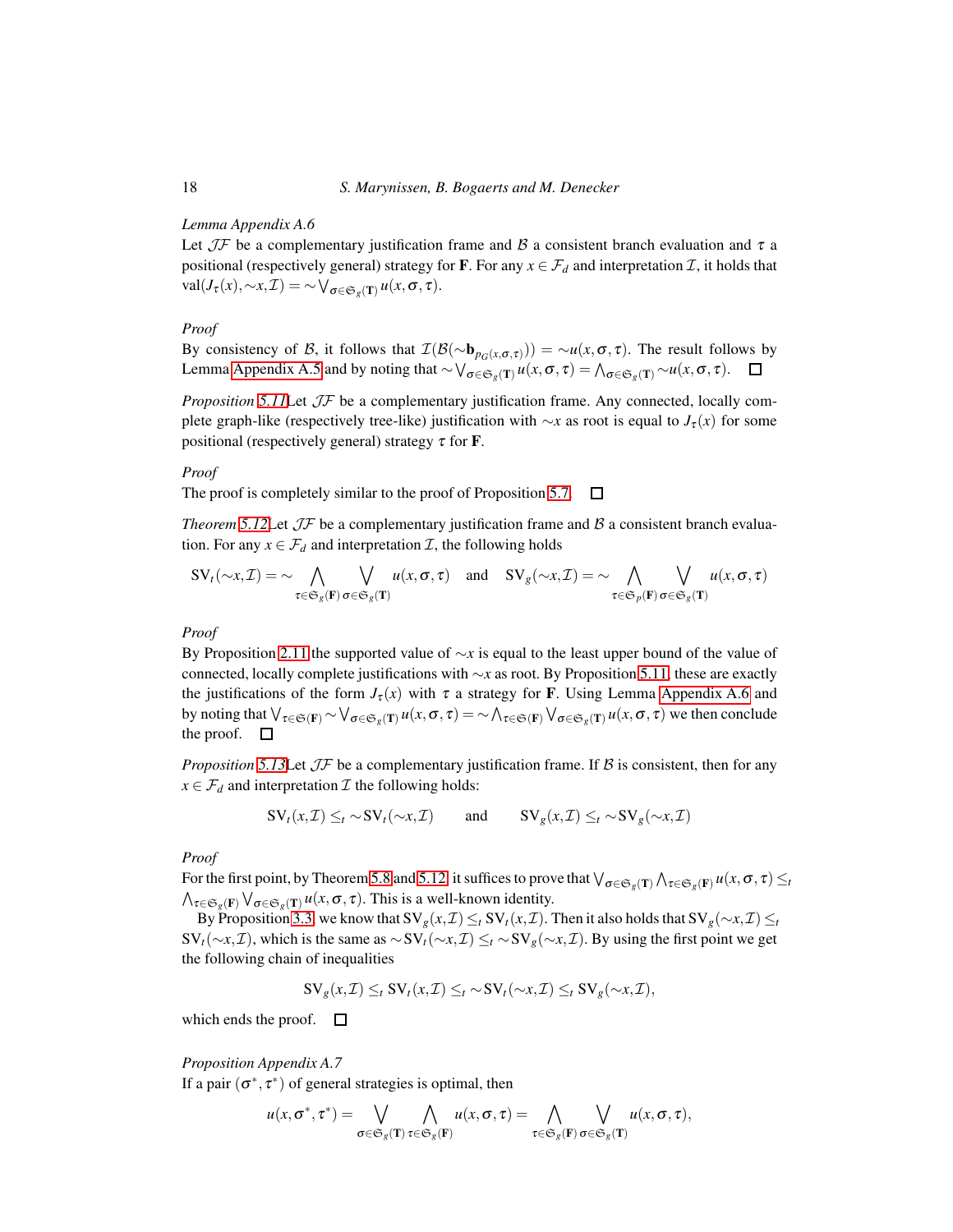where  $\vee$  and  $\wedge$  are respectively the least upper bound and the greatest lower bound with respect to the order  $\leq_t$ . If  $(\sigma^*, \tau^*)$  is also positional, then

$$
u(x, \sigma^*, \tau^*) = \bigvee_{\sigma \in \mathfrak{S}_p(\mathbf{T})} \bigwedge_{\tau \in \mathfrak{S}_g(\mathbf{F})} u(x, \sigma, \tau) = \bigwedge_{\tau \in \mathfrak{S}_p(\mathbf{F})} \bigvee_{\sigma \in \mathfrak{S}_g(\mathbf{T})} u(x, \sigma, \tau).
$$

*Proof*

Assume  $(\sigma^*, \tau^*)$  is an optimal pair of strategies. By optimality we have that for all general strategies  $\sigma$  and  $\tau$  that  $p_G(x, \sigma^*, \tau^*) \sqsubseteq_{\mathbf{T}} p_G(x, \sigma^*, \tau)$ . This is the same as  $u(x, \sigma^*, \tau^*) \leq_t u(x, \sigma^*, \tau)$ . Therefore,

$$
u(x, \sigma^*, \tau^*) \leq_t \bigwedge_{\tau \in \mathfrak{S}_g(\mathbf{F})} u(x, \sigma^*, \tau) \leq_t \bigvee_{\sigma \in \mathfrak{S}_g(\mathbf{T})} \bigwedge_{\tau \in \mathfrak{S}_g(\mathbf{F})} u(x, \sigma, \tau).
$$

On the other hand, by optimality we have for all general strategies  $\sigma$  that  $p_G(x, \sigma, \tau^*) \sqsubseteq_T$  $p_G(x, \sigma^*, \tau^*)$ , which is the same as  $u(x, \sigma, \tau^*) \leq_t u(x, \sigma^*, \tau^*)$ . Therefore,  $\forall_{\sigma \in \mathfrak{S}_g(\mathbf{T})} u(x, \sigma, \tau^*) \leq_t u(x, \sigma^*, \tau^*)$  $u(x, \sigma^*, \tau^*)$ . We also have that  $\bigwedge_{\tau \in \mathfrak{S}_g(\mathbf{F})} u(x, \sigma, \tau) \leq_t u(x, \sigma, \tau^*)$ ; hence that  $\bigvee_{\sigma \in \mathfrak{S}_g(\mathbf{T})} \bigwedge_{\tau \in \mathfrak{S}_g(\mathbf{F})} u(x, \sigma, \tau) \leq_t u(x, \sigma, \tau)$  $\bigvee_{\sigma \in \mathfrak{S}_g(\mathbf{T})} u(x, \sigma, \tau^*) \leq_t u(x, \sigma^*, \tau^*)$ . So we proved that  $u(x, \sigma^*, \tau^*) = \bigvee_{\sigma \in \mathfrak{S}_g(\mathbf{T})} \bigwedge_{\tau \in \mathfrak{S}_g(\mathbf{F})} u(x, \sigma, \tau)$ .

By optimality we have that  $u(x, \sigma, \tau^*) \leq_t u(x, \sigma^*, \tau^*)$  for all general strategies  $\sigma$ . This means that  $\bigvee_{\sigma \in \mathfrak{S}_g(\mathbf{T})} u(x, \sigma, \tau^*) \leq_t u(x, \sigma^*, \tau^*)$ . We have that

$$
\bigwedge_{\tau \in \mathfrak{S}_{g}(\mathbf{F})} \bigvee_{\sigma \in \mathfrak{S}_{g}(\mathbf{T})} u(x, \sigma, \tau) \leq t \bigvee_{\sigma \in \mathfrak{S}_{g}(\mathbf{T})} u(x, \sigma, \tau^{*}) \leq t u(x, \sigma^{*}, \tau^{*}).
$$

Again by optimality we have for all general strategies  $\tau$  that  $u(x, \sigma^*, \tau^*) \leq_t u(x, \sigma^*, \tau)$ . This means that  $u(x, \sigma^*, \tau^*) \leq_t \bigwedge_{\tau \in \mathfrak{S}_g(\mathbf{F})} u(x, \sigma^*, \tau)$ . We also have that  $u(x, \sigma^*, \tau) \leq_t \bigvee_{\sigma \in \mathfrak{S}_g(\mathbf{T})} u(x, \sigma, \tau)$ . Therefore,

$$
u(x, \sigma^*, \tau^*) \leq_t \bigwedge_{\tau \in \mathfrak{S}_g(\mathbf{F})} u(x, \sigma^*, \tau) \leq_t \bigwedge_{\tau \in \mathfrak{S}_g(\mathbf{F})} \bigvee_{\sigma \in \mathfrak{S}_g(\mathbf{T})} u(x, \sigma, \tau).
$$

This proves that  $u(x, \sigma^*, \tau^*) = \bigwedge_{\tau \in \mathfrak{S}_g(\mathbf{F})} \bigvee_{\sigma \in \mathfrak{S}_g(\mathbf{T})} u(x, \sigma, \tau)$ .

Now suppose  $(\sigma^*, \tau^*)$  is a positional pair of optimal strategies.

By optimality, we have that  $\bigvee_{\sigma \in \mathfrak{S}_p(\mathbf{T})} u(x, \sigma, \tau^*) \leq_t u(x, \sigma^*, \tau^*)$  because  $\mathfrak{S}_p(\mathbf{T})$  embeds into  $\mathfrak{S}_{g}(\mathbf{T})$ . Therefore,

$$
\bigvee_{\sigma \in \mathfrak{S}_p(\mathbf{T})} \bigwedge_{\tau \in \mathfrak{S}_g(\mathbf{F})} u(x, \sigma, \tau) \leq t \bigvee_{\sigma \in \mathfrak{S}_p(\mathbf{T})} u(x, \sigma, \tau^*) \leq t u(x, \sigma^*, \tau^*).
$$

By optimality,  $u(x, \sigma^*, \tau^*) \leq_t \Lambda_{\tau \in \mathfrak{S}_g(\mathbf{F})} u(x, \sigma^*, \tau)$ . Since  $\sigma^*$  is positional, we have that

$$
u(x, \sigma^*, \tau^*) \leq_t \bigwedge_{\tau \in \mathfrak{S}_g(\mathbf{F})} u(x, \sigma^*, \tau) \leq_t \bigvee_{\sigma \in \mathfrak{S}_p(\mathbf{T})} \bigwedge_{\tau \in \mathfrak{S}_g(\mathbf{F})} u(x, \sigma, \tau),
$$

which proves that  $u(x, \sigma^*, \tau^*) = \bigvee_{\sigma \in \mathfrak{S}_p(\mathbf{T})} \bigwedge_{\tau \in \mathfrak{S}_g(\mathbf{F})} u(x, \sigma, \tau)$ .

By optimality,  $\bigvee_{\sigma \in \mathfrak{S}_g(\mathbf{T})} u(x, \sigma, \tau^*) \leq_t u(x, \sigma^*, \tau^*)$ . Since  $\tau^*$  is positional, we have

$$
\bigwedge_{\tau \in \mathfrak{S}_p(\mathbf{F})} \bigvee_{\sigma \in \mathfrak{S}_g(\mathbf{T})} u(x, \sigma, \tau) \leq_t \bigvee_{\sigma \in \mathfrak{S}_g(\mathbf{T})} u(x, \sigma, \tau^*) \leq_t u(x, \sigma^*, \tau^*).
$$

Again by optimality we have that  $u(x, \sigma^*, \tau^*) \leq_t \Lambda_{\tau \in \mathfrak{S}_p(\mathbf{F})} u(x, \sigma^*, \tau)$  since  $\mathfrak{S}_p(\mathbf{F})$  embeds into  $\mathfrak{S}_{g}(\mathbf{F})$ . Therefore,

$$
u(x, \sigma^*, \tau^*) \leq_t \bigwedge_{\tau \in \mathfrak{S}_p(\mathbf{F})} u(x, \sigma^*, \tau) \leq_t \bigwedge_{\tau \in \mathfrak{S}_p(\mathbf{F})} \bigvee_{\sigma \in \mathfrak{S}_g(\mathbf{T})} u(x, \sigma, \tau),
$$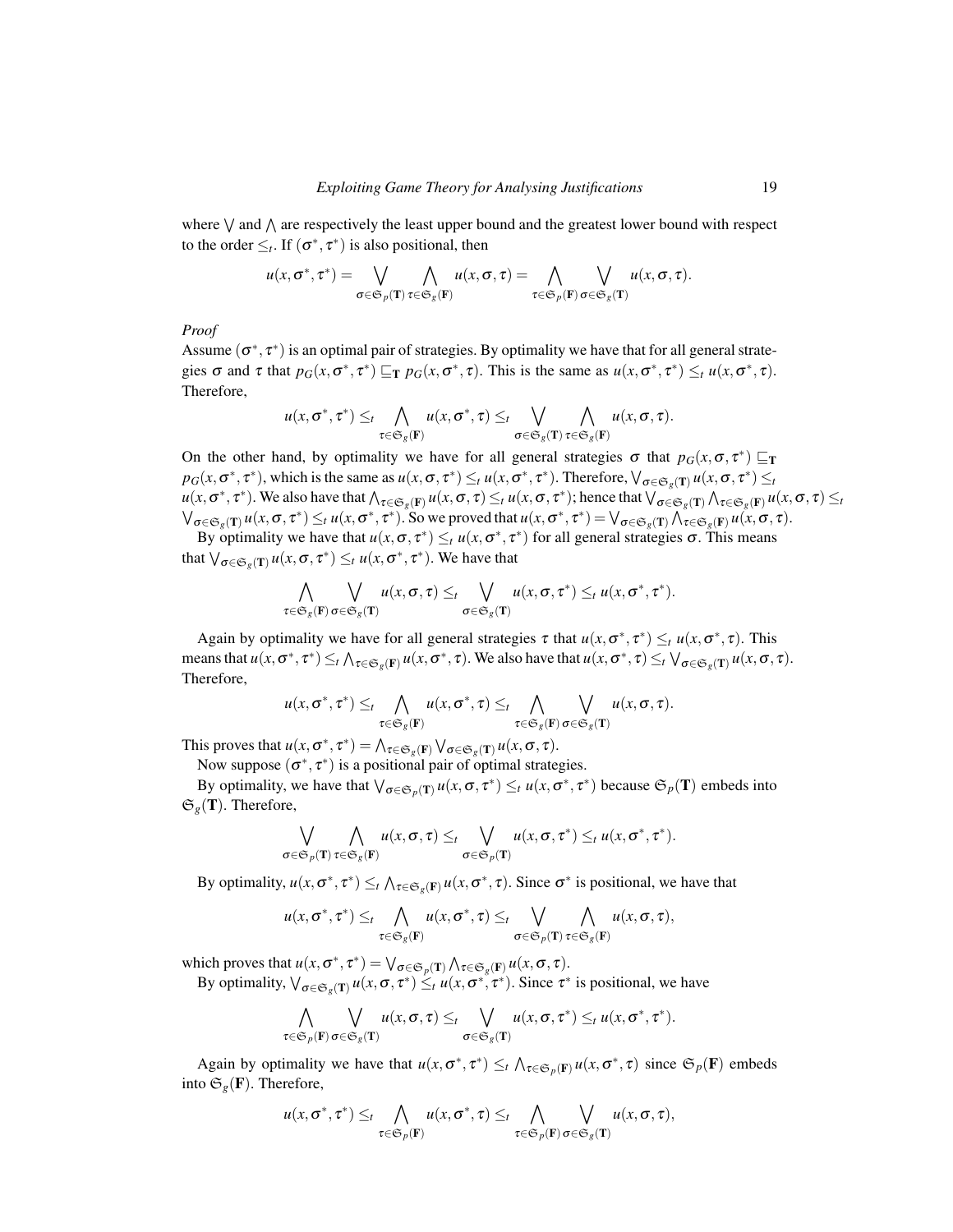which proves that  $u(x, \sigma^*, \tau^*) = \bigwedge_{\tau \in \mathfrak{S}_p(\mathbf{F})} \bigvee_{\sigma \in \mathfrak{S}_g(\mathbf{T})} u(x, \sigma, \tau)$ 

*Proposition* [6.1](#page-11-0) Let  $x \in \mathcal{F}_d$  and  $\mathcal{I}$  be an interpretation. If  $(\sigma^*, \tau^*)$  is optimal, then  $SV_t(x, \mathcal{I}) =$  $u(x, \sigma^*, \tau^*)$ . If  $(\sigma^*, \tau^*)$  is also positional, then  $SV_g(x, \mathcal{I}) = u(x, \sigma^*, \tau^*)$ .

#### *Proof*

Follows directly by combining Proposition [Appendix A.7](#page-17-0) with Theorem [5.8.](#page-9-1)  $\Box$ 

*Proposition* [6.2](#page-11-1) Let  $J\mathcal{F}$  be a complementary justification frame and  $\beta$  a consistent branch evaluation. Let  $x \in \mathcal{F}_d$  and  $\mathcal I$  an interpretation. If  $(\sigma^*, \tau^*)$  is optimal, then  $SV_t(\sim x, \mathcal I) = \sim u(x, \sigma^*, \tau^*)$ . If  $(\sigma^*, \tau^*)$  is also positional, then  $SV_g(\sim x, \mathcal{I}) = \sim u(x, \sigma^*, \tau^*)$ .

#### *Proof*

Follows directly by combining Proposition [Appendix A.7](#page-17-0) with Theorem [5.12.](#page-10-1)  $\Box$ 

*Theorem* [6.3](#page-11-2)Let  $J\mathcal{F}$  be a complementary justification frame and  $\beta$  a consistent branch evaluation. If there exists an optimal pair  $(\sigma^*, \tau^*)$  of strategies, then for all  $x \in \mathcal{F}_d$  and interpretations  $\mathcal I$  it holds that  $SV_t(x,\mathcal{I}) = \sim SV_t(\sim x,\mathcal{I}) = u(x,\sigma^*,\tau^*)$ . If the optimal pair  $(\sigma^*,\tau^*)$  is also positional, then for all  $x \in \mathcal{F}_d$  and interpretations  $\mathcal I$  it holds that  $SV_g(x, \mathcal{I}) = \sim SV_g(\sim x, \mathcal{I}) = u(x, \sigma^*, \tau^*)$ .

#### *Proof*

Follows directly from Propositions [6.1](#page-11-0) and [6.2.](#page-11-1)  $\Box$ 

The following has been defined in (Marynissen et al. 2018).

### *Definition Appendix A.8*

<span id="page-19-0"></span>A branch evaluation B is *transitive* if  $B(x_0 \to x_1 \to x_2 \to) = B(x_1 \to x_2 \to \cdots)$  for all branches  $x_0 \rightarrow x_1 \rightarrow x_2 \rightarrow \cdots$  with at least three elements.

#### *Proposition Appendix A.9*

A transitive branch evaluation is monotone.

*Proposition* [6.6](#page-12-0)The branch evaluations  $B_{sp}$ ,  $B_{KK}$ ,  $B_{st}$ , and  $B_{wf}$  are monotone and selective.

#### *Proof*

 $B_{\rm sp}$  For every finite path *p* and branch **b**,  $\mathcal{I}(B_{\rm sp}(p \to \mathbf{b}))$  is either the second element of *p*, the first element of **b**, or the second element of **b** depending only on the length of p. Therefore,  $B_{\text{sp}}$ is monotone.

For selectivity we only need to look at the case that *p* is an empty path. So take a branch  $\mathbf{b} \in (M \cup N)^* K \cup (M \cup N)^{\omega}$ . Since  $\mathcal{B}_{\text{sp}}(\mathbf{b})$  is the second element of **b**, the value  $\mathcal{I}(\mathcal{B}_{\text{sp}}(\mathbf{b}))$  is already determined when choosing  $M$ ,  $N$  or  $K$ . This proves that  $\mathcal{B}_{sp}$  is selective.

 $B_{KK}$  By Proposition [Appendix A.9,](#page-19-0) it suffices to prove that  $B_{KK}$  is selective. Take  $\mathbf{b} \in p(M \cup$  $(N)^*K \cup p(M \cup N)^{\omega}$ . If **b** is infinite, then  $\mathcal{B}_{KK}(\mathbf{b}) = \mathbf{u}$ . If *K* contains infinite branches, then for any branch **b**<sup>\*</sup> in *pK* it holds that  $\mathcal{I}(\mathcal{B}_{KK}(\mathbf{b}^*)) = \mathcal{I}(\mathcal{B}_{KK}(\mathbf{b}))$ . If *K* does not contain infinite branches, then either  $pM^{\omega}$  or  $pN^{\omega}$  is not empty. Therefore, there is a branch  $\mathbf{b}^* \in pM^{\omega} \cup pN^{\omega}$  such that  $\mathcal{I}(\mathcal{B}_{\text{KK}}(\mathbf{b}^*)) = \mathcal{I}(\mathcal{B}_{\text{KK}}(\mathbf{b})).$ 

Assume now that b is finite. This means that the tail of b is contained in *K*. Then by transitivity, the result follows.

 $\mathcal{B}_{\text{wf}}$  By Proposition [Appendix A.9,](#page-19-0) it suffices to prove that  $\mathcal{B}_{\text{wf}}$  is selective. Take  $\mathbf{b} \in p(M \cup$  $(N)^* K \cup p(M \cup N)^{\omega}$ . If **b** is finite, then a tail **b'** of **b** lies in *K*. This means that  $\mathcal{B}_{\text{wf}}(\mathbf{b}) = \mathcal{B}_{\text{wf}}(\mathbf{b}')$  $\mathcal{B}_{\text{wf}}(p \to \mathbf{b}')$  by transitivity. So we can assume that **b** is infinite. We can also assume by reasoning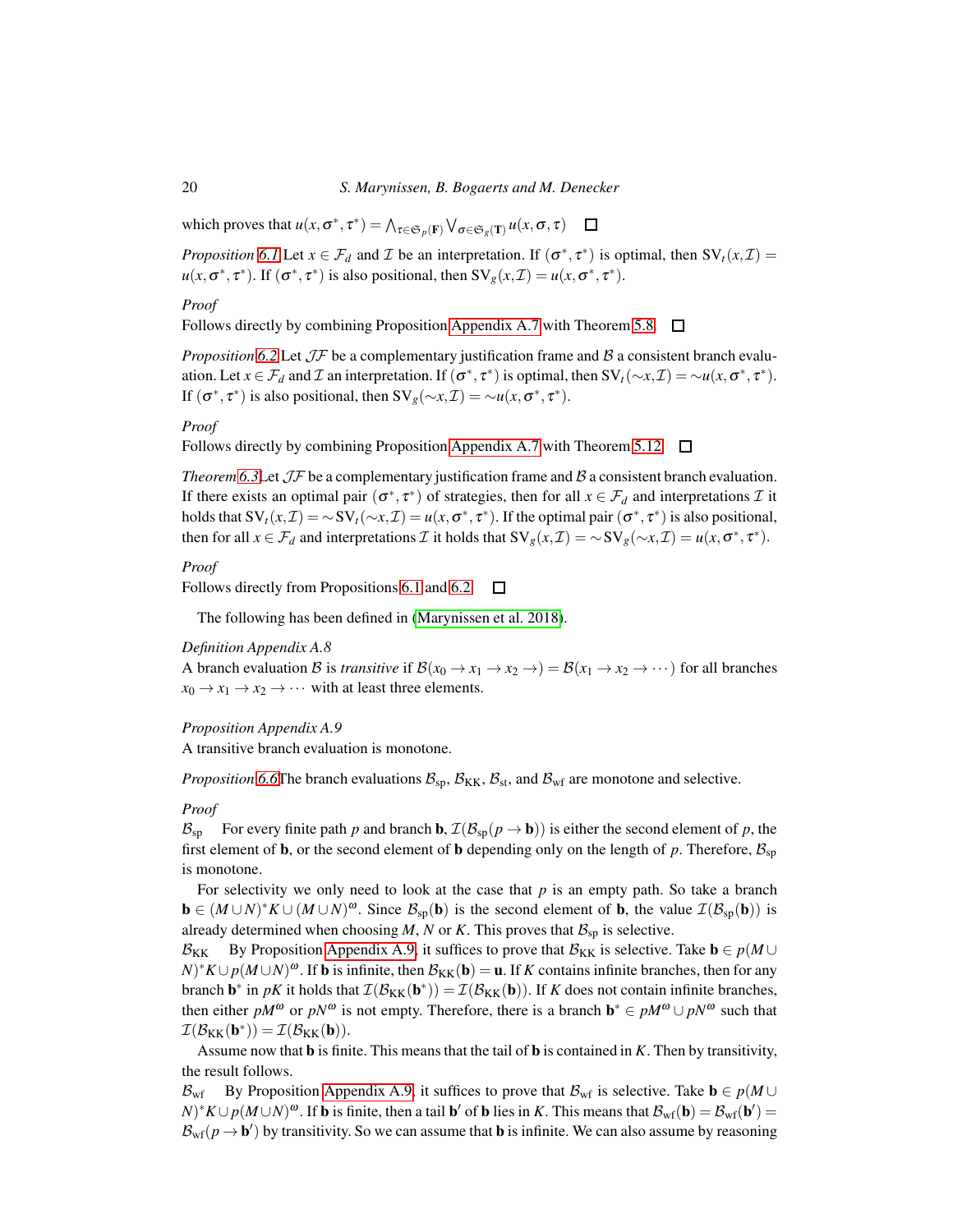like above, that no tail of **b** lies in *K*. This means that  $\mathbf{b} \in p(M \cup N)^{\omega}$ . If **b** has a tail of equal signs, then there is a loop in either *M* or *N* with the same sign. Therefore, there is a branch  $b^*$ in either  $pM^{\omega}$  or  $pN^{\omega}$  with the same value as **b**. It rests us now the case that  $B_{\rm wf}(\mathbf{b}) = \mathbf{u}$ . We distinguish three cases.

- Case 1 Either *M* or *N* contains a mixed element. This means that there is an element in  $pM^{\omega}$  or in  $pN^{\omega}$ that is mapped to **u** under  $B_{\rm wf}$ .
- Case 2 Every element in *M* and *N* is completely positive or completely negative. Not all elements in *M* and *N* can be completely negative, since  $\mathbf{b} \in p(M \cup N)^{\omega}$  and  $\mathcal{B}_{\text{wf}}(\mathbf{b}) = \mathbf{u}$ . Therefore, there is a positive loop  $q^+$  and a negative loop  $q^-$  in  $M \cup N$ . This means that  $\mathbf{f} = \mathcal{I}(\mathcal{B}_{\text{wf}}(p(q^+)^{\omega})) \leq t$  $\mathcal{I}(\mathcal{B}_{\text{wf}}(\mathbf{b})) \leq_t \mathcal{I}(\mathcal{B}_{\text{wf}}(p(q^{-})^{\omega})) = \mathbf{t}.$

 $B_{st}$  Take **b**<sub>1</sub> and **b**<sub>2</sub> two branches starting in the element *x* such that  $\mathcal{I}(B_{st}(\mathbf{b}_1)) \leq t \mathcal{I}(B_{st}(\mathbf{b}_2)).$ Take a finite path *p* such that  $p \rightarrow x$  is a path. If *p* is empty, then the monotonicity condition certainly holds. If all elements of *p* have the same sign, then  $\mathcal{I}(\mathcal{B}_{st}(p \to \mathbf{b}_1)) = x = \mathcal{I}(\mathcal{B}_{st}(p \to \mathbf{b}_1))$  $\mathbf{b}_2$ )) if *x* has a different sign than *p* or  $\mathcal{I}(\mathcal{B}_{st}(p \to \mathbf{b}_1)) = \mathcal{I}(\mathcal{B}_{st}(\mathbf{b}_1)) \leq t \mathcal{I}(\mathcal{B}_{st}(\mathbf{b}_2)) \leq t \mathcal{I}(\mathcal{B}_{st}(p \to \mathbf{b}_1))$ **) when** *x* **has the same sign as** *p***. Let** *y* **be the first element of** *p* **with a different sign than the** first element of *p*. This means that  $\mathcal{I}(\mathcal{B}_{st}(p \to \mathbf{b}_1)) = y = \mathcal{I}(\mathcal{B}_{st}(p \to \mathbf{b}_2))$ . This proves that  $\mathcal{B}_{st}$ is monotone.

Take a branch  $\mathbf{b} \in p(M \cup N)^*K \cup p(M \cup N)^{\omega}$ .

- Case 1 The branch b is infinite and every element of b have the same sign. Then b has a tail in *K*, or there are loops in *M* or *N* with the same sign. Thus we have a branch  $\mathbf{b}^* \in pM^{\omega} \cup pN^{\omega} \cup pK$ such that  $\mathcal{I}(\mathcal{B}_{\text{wf}}(\mathbf{b}^*)) = \mathcal{I}(\mathcal{B}_{\text{wf}}(\mathbf{b})).$
- Case 2 The branch b is finite and every element except maybe the last has the same sign. This means that **b** has a tail **b**' in K such that  $\mathcal{I}(\mathcal{B}_{\text{wf}}(\mathbf{b})) = \mathcal{I}(\mathcal{B}_{\text{wf}}(p \to \mathbf{b}'))$ . It holds that  $p \to \mathbf{b}' \in pK$ .
- Case 3 The branch b has a first sign switch before the last element. Assume *y* is the first sign switch in **b**. Then either y is in a loop  $q_M$  in M, a loop  $q_N$  in N, or in a element  $q_K$  of K. In all cases, we get  $\textrm{that }\mathcal{I}(\mathcal{B}_{\textrm{wf}}(\mathbf{b}))=\mathcal{I}(y)=\mathcal{I}(\mathcal{B}_{\textrm{wf}}(p\rightarrow (q_M\rightarrow)^{\omega}))=\mathcal{I}(\mathcal{B}_{\textrm{wf}}(p\rightarrow (q_N\rightarrow)^{\omega}))=\mathcal{I}(\mathcal{B}_{\textrm{wf}}(p\rightarrow q_K)).$

## <span id="page-20-1"></span> $\Box$

## *Proposition Appendix A.10*

Let  $x \in S_T$  such that  $|xE| > 1$ . Let  $xE = A_1 \cup A_2$  a partition of non-empty sets. Let  $E_1 = E \setminus A_2$ Let  $E_2 = E \setminus A_1$ . Let  $\mathcal{G}_1$  and  $\mathcal{G}_2$  be the subgames of  $\mathcal{G}_{\mathcal{J}\mathcal{F},\mathcal{I}}$  with the same states as  $G_{\mathcal{J}\mathcal{F}}$  and edges *E*<sub>1</sub> respectively *E*<sub>2</sub>. If *B* is monotone and selective and there are positional optimal pairs  $(\sigma_i^*, \tau_i^*)$ in the games  $G_i$  for  $i \in \{1,2\}$ , then there is an optimal pair  $(\sigma^*, \tau^*)$  in  $\mathcal{G}_{\mathcal{JS},\mathcal{I}}$  such that  $\sigma^*$  is positional.

#### *Proof*

The proof is heavily based on the proof in (Gimbert and Zielonka 2004).

Without loss of generality, we can assume that  $u(x, \sigma_2^*, \tau_2^*) \leq_t u(x, \sigma_1^*, \tau_1^*)$ . We prove that  $\sigma^* \coloneqq$  $\sigma_1^*$  is optimal for **T** in *G*, i.e. there is a  $\tau^*$  such that  $(\sigma_1^*, \tau^*)$  is optimal. We now construct a strategy  $\tau^*$  for **F** such that for all strategies  $\sigma$  in *G* and all vertices *y* we have

<span id="page-20-0"></span>
$$
u(y, \sigma, \tau^*) \leq_t u(y, \sigma_1^*, \tau_1^*)
$$
\n(A1)

Define a mapping *b* : Path<sub>*G*</sub>  $\rightarrow$  {1,2}. Let  $p \in$  Path<sub>*G*</sub> be a finite path in *G*. Set  $b(p) = 1$  if either *p* does not contain any edge with the source *x* or the last edge of *p* with source *x* belongs to  $G_1$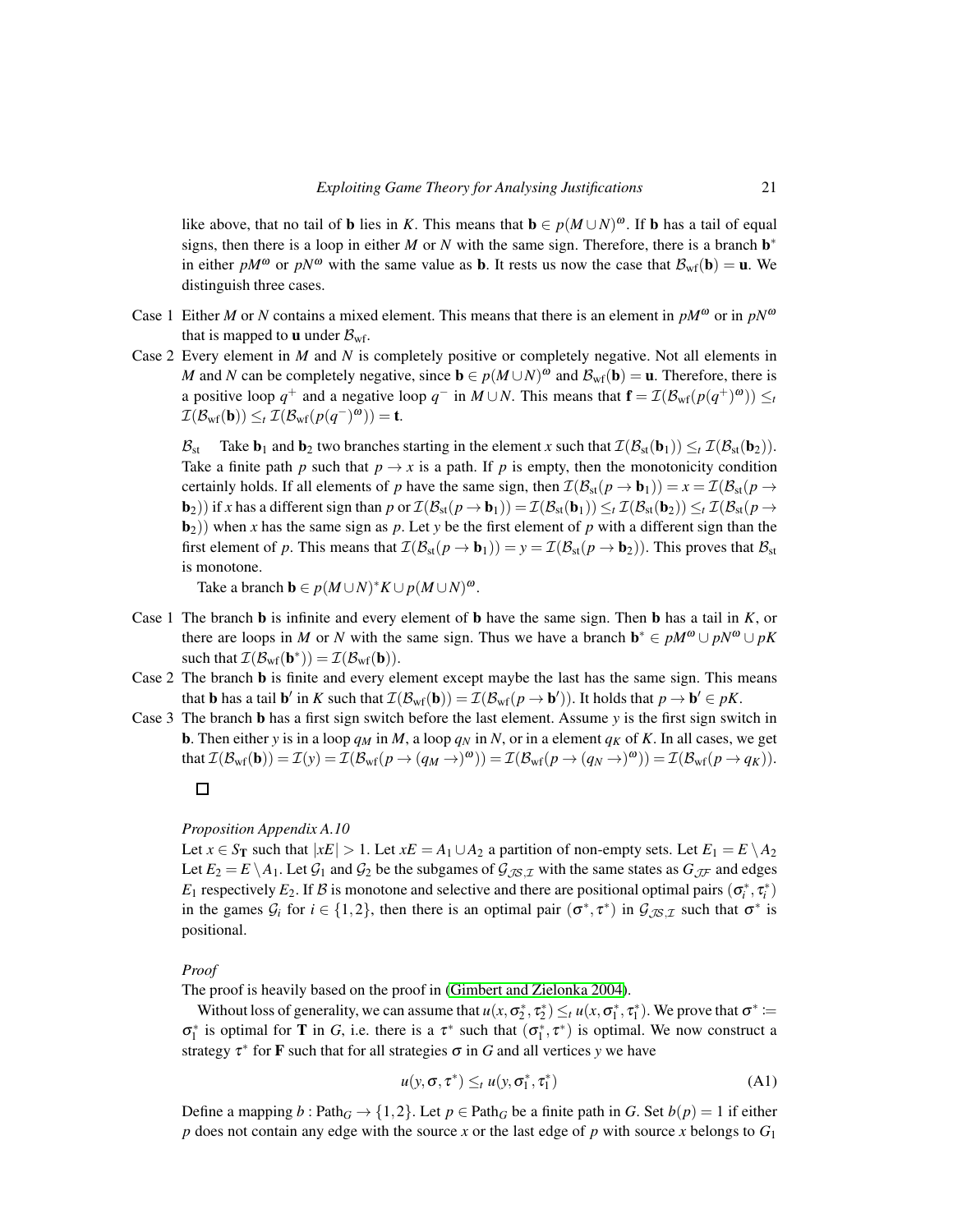(*A*<sub>1</sub>). Set  $b(p) = 2$  if the last edge of *p* with the source *v* belongs to  $G_2(A_2)$ . Define  $\tau^*(p) =$  $\tau_i^*$ (target(*p*)) if  $b(p) = i$ .

A finite or infinite path *p* is called homogeneous if *p* never visits *x*, or if each edge in *p* with source *x* belongs to  $E_1$ , or if each edge in *p* with source *x* belong to  $E_2$ .

The proof of [A1](#page-20-0) happens in 4 cases.

Case 1  $y = x$  and the play  $p_G(y, \sigma, \tau^*)$  is of the form  $p_0 p_1 \dots p_n q$ , where  $p_i$  are finite non empty homogeneous paths with source *x* and *q* is a homogeneous play with source *x*.

Since *p* is consistent with  $\tau^*$  and  $p_i$  are homogeneous, each play  $p_i^{\omega}$  is either consistent with  $\tau_1^*$ (if  $p_i$  contains only edges of  $G_1$ ) or with  $\tau_2^*$  (if  $p_i$  contains only edges of  $G_2$ ). Assume without loss of generality that  $p_i^{\omega}$  is consistent with  $\tau_2^*$ . This means there is a  $\sigma'$  such that  $p_i^{\omega} = p_{G_1}(x, \sigma', \tau_2^*)$ ; hence  $u(p_i^{\omega}) = u(x, \sigma', \tau_2^*)$ . By optimality, we get that  $u(p_i^{\omega}) \leq_t u(x, \sigma_2^*, \tau_2^*)$ . By assumption we have that  $u(p_i^{\omega}) \leq_t u(x, \sigma_2^*, \tau_2^*) \leq_t u(x, \sigma_1^*, \tau_1^*).$ 

In the case that  $p_i^{\omega}$  is consistent with  $\tau_1^*$ , we also get that  $u(p_i^{\omega}) \leq_t u(x, \sigma_1^*, \tau_1^*)$ . Similarly,  $u(q) \leq_t u(q)$ .  $u(x, \sigma_1^*, \tau_1^*)$ . By selectivity, we have that  $u(x, \sigma, \tau^*)$  is smaller or equal to some  $u(p_i^{\omega})$  or  $u(q)$ . Then by the results above we have that  $u(x, \sigma, \tau^*) \leq_t u(x, \sigma_1^*, \tau_1^*)$ .

Case 2  $y = x$  and the play  $p_G(y, \sigma, \tau^*)$  is of the form  $p_0 p_1 p_2 \ldots$ , where  $p_i$  is homogeneous non-empty path with source *x* and  $p_i p_{i+1}$  is not homogeneous. Let *M* be the set of plays  $p_{i_1}p_{i_2} \ldots$  such that  $i_1, i_2, \ldots$  are even. Let *N* be the set of plays  $p_{i_1}p_{i_2} \ldots$ such that  $i_1, i_2,...$  are odd. All plays in *M* are homogeneous and are either all consistent with  $\tau_1^*$ 

or all consistent with  $\tau_2^*$ . If all plays in *M* are all consistent with  $\tau_i^*$ , then all plays in *N* are all consistent with  $\tau_{3-i}^*$ . The plays in *N* are all homogeneous.

Assume without loss of generality that *M* is consistent with  $\tau_2^*$ . By optimality of  $\tau_2^*$ , we have that  $u(q) \leq_t u(x, \sigma_2^*, \tau_2^*) \leq_t u(x, \sigma_1^*, \tau_1^*)$ . By optimality of  $\tau_1^*$ , we have that  $u(q) \leq_t u(x, \sigma_1^*, \tau_1^*)$ . By selectivity, we know that  $u(x, \sigma, \tau^*)$  is smaller than or equal to  $u(q)$  for some  $q \in M \cup N$ . Therefore,  $u(x, \sigma, \tau^*) \leq_t u(x, \sigma_1^*, \tau_1^*)$ .

- Case 3  $y \neq x$  and the play  $p \coloneqq p_G(y, \sigma, \tau^*)$  never passes through *x*. Let  $\sigma_1$  be the restriction of  $\sigma$  to  $G_1$ . Then *p* is consistent with  $\sigma_1$  and  $\tau_1^*$  since  $b(q) = 1$  for any initial segment of *p*. By optimality of  $\tau_1^*$  we get  $u(p) = u(y, \sigma_1, \tau_1^*) \leq_t u(y, \sigma_1^*, \tau_1^*)$ .
- Case 4  $y \neq x$  and the play  $p := p_G(y, \sigma, \tau^*)$  passes at least once the vertex *x*. We can factorise *p* as *rq* where *r* is the initial segment of *p* that does not contain *x* and the source of *q* is *x*. Let  $q^*$  be the play  $p_{G_1}(x, \sigma_1^*, \tau_1^*)$ . Of course  $u(q^*) = u(x, \sigma_1^*, \tau_1^*)$ . The play *q* is consistent with  $\tau^*$  with source *x*, and thus by applying case 1 or case 2, we know that  $u(q) \leq_t u(x, \sigma_1^*, \tau_1^*)$ . This means that  $u(q) \leq t u(q^*)$ . By monotonicity, we get that  $u(p) = u(rq) \leq t u(rq^*)$ .

The play  $rq^*$  starts in *y* and is consistent with  $\tau_1^*$ . By optimality of  $\tau_1^*$  we get that  $u(rq^*) \leq r$  $u(y, \sigma_1^*, \tau_1^*)$ . This proves that  $u(p) \leq_t u(y, \sigma_1^*, \tau_1^*)$ .

So we have proven that  $u(y, \sigma, \tau^*) \leq_t u(y, \sigma_1^*, \tau_1^*)$  for all  $\sigma$ . The play  $p_G(y, \sigma^*, \tau^*)$  does not have a transition in  $A_2$  and thus is in  $G_1$ ; hence  $p_G(y, \sigma^*, \tau^*) = p_G(y, \sigma_1^*, \tau_1^*)$ . So we have proven that  $u(y, \sigma, \tau^*) \leq_t u(y, \sigma^*, \tau^*)$  for all  $\sigma$ . This is the left-hand side of the optimality equation.

Take a general strategy  $\tau$ . Let  $\tau_1$  be the restriction of  $\tau$  to  $G_1$ . Since the play  $p_G(y, \sigma^*, \tau)$ does not have a transition in  $A_2$  since  $\sigma^* = \sigma_1^*$ , we have that this play is in  $G_1$ . Therefore,  $u(y, \sigma^*, \tau) = u(y, \sigma_1^*, \tau_1)$ . Now, by optimality of  $(\sigma_1^*, \tau_1^*)$  we have that  $u(y, \sigma_1^*, \tau_1^*) \leq_t u(y, \sigma_1^*, \tau_1)$ , which shows that  $u(y, \sigma^*, \tau^*) \leq_t u(y, \sigma^*, \tau)$ . This concludes the proof that  $(\sigma^*, \tau^*)$  is an optimal pair of strategies, where  $\sigma^*$  is positional.

<span id="page-21-0"></span>Completely analogous to Proposition [Appendix A.10](#page-20-1)